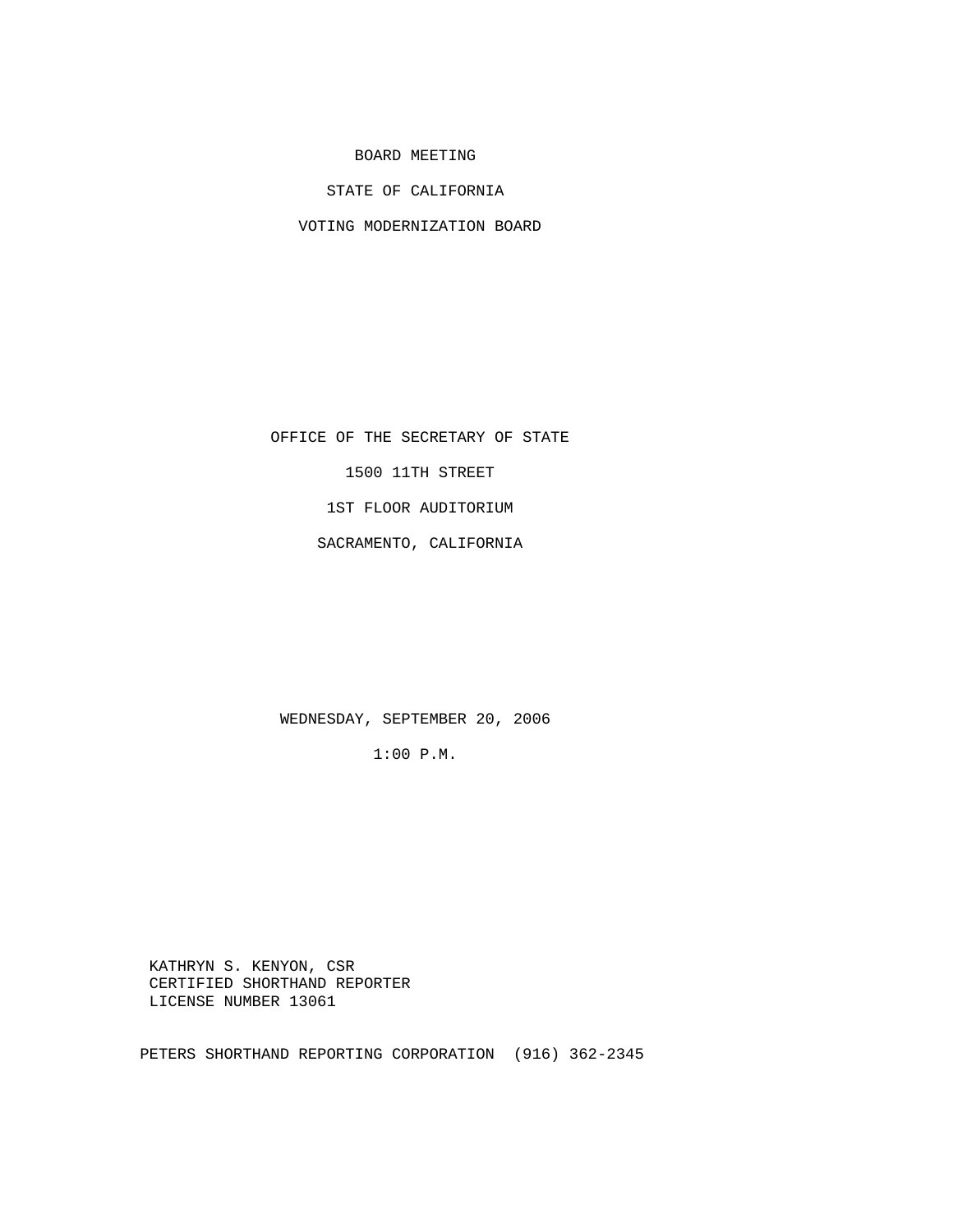### APPEARANCES

### BOARD MEMBERS

- Mr. Stephen J. Kaufman, Acting Chairperson
- Mr. John A. Pérez, Chairperson (via teleconference)
- Mr. Tal Finney
- Mr. Carl Guardino (via teleconference)

## STAFF

- Mr. Bruce McDannold, OVSTA Director
- Mr. Michael Kanotz, Elections Counsel
- Ms. Jana M. Lean, Staff Consultant
- Ms. Katherine Montgomery, Executive Secretary

# ALSO PRESENT

- Mr. David Tom, San Mateo County
- Ms. Elizabeth Acosta, Sonoma County
- Mr. John Arntz, San Francisco County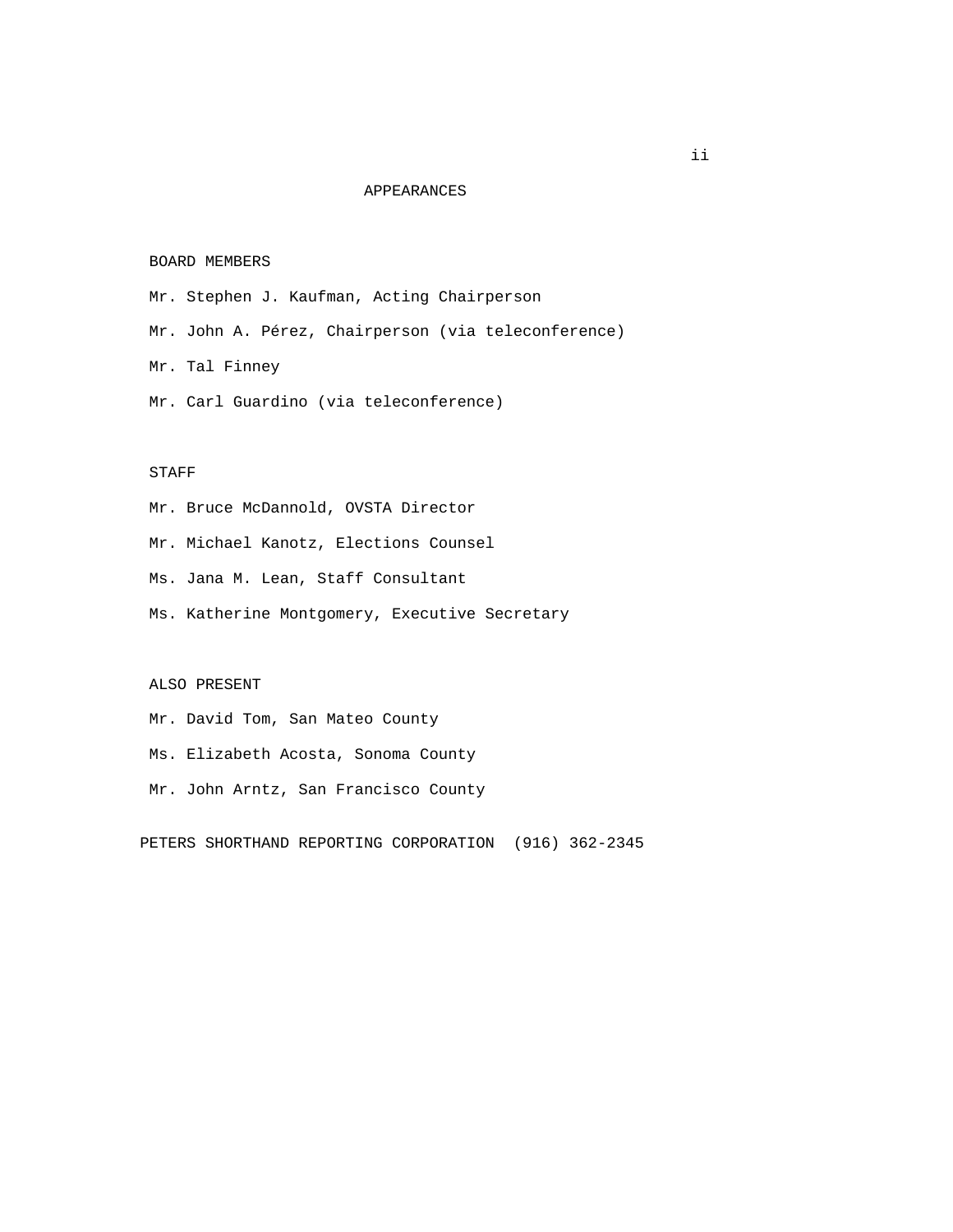INDEX

|    |                                                                  | PAGE         |
|----|------------------------------------------------------------------|--------------|
|    | I. CALL TO ORDER                                                 | $\mathbf{1}$ |
|    | II. ROLL CALL AND DECLARATION OF QUORUM                          | $\mathbf{1}$ |
|    | III. PUBLIC COMMENT                                              |              |
|    | IV. ADOPTION OF AUGUST 9, 2006, ACTIONS &<br>MEETING MINUTES     | $\mathbf{1}$ |
| V. | PROJECT DOCUMENTATION PLAN REVIEW AND FUNDING<br>AWARD APPROVAL: |              |
|    | (A) Lake County                                                  | 3            |
|    | (B) Madera County                                                | 16           |
|    | (C) Mariposa County - Phase 2                                    | 21           |
|    | (D) San Mateo County                                             | 24           |
|    | (E) Sonoma County                                                | 29           |
|    | VI. CHANGE TO APPROVED PROJECT DOCUMENTATION PLAN:               |              |
|    | (A) City and County of San Francisco                             | 33           |
|    | VII. STAFF REPORT ON RELATED ISSUES                              | 36           |
|    | VIII.ADJOURNMENT                                                 | 39           |
|    | Reporter's Certificate                                           | 40           |
|    |                                                                  |              |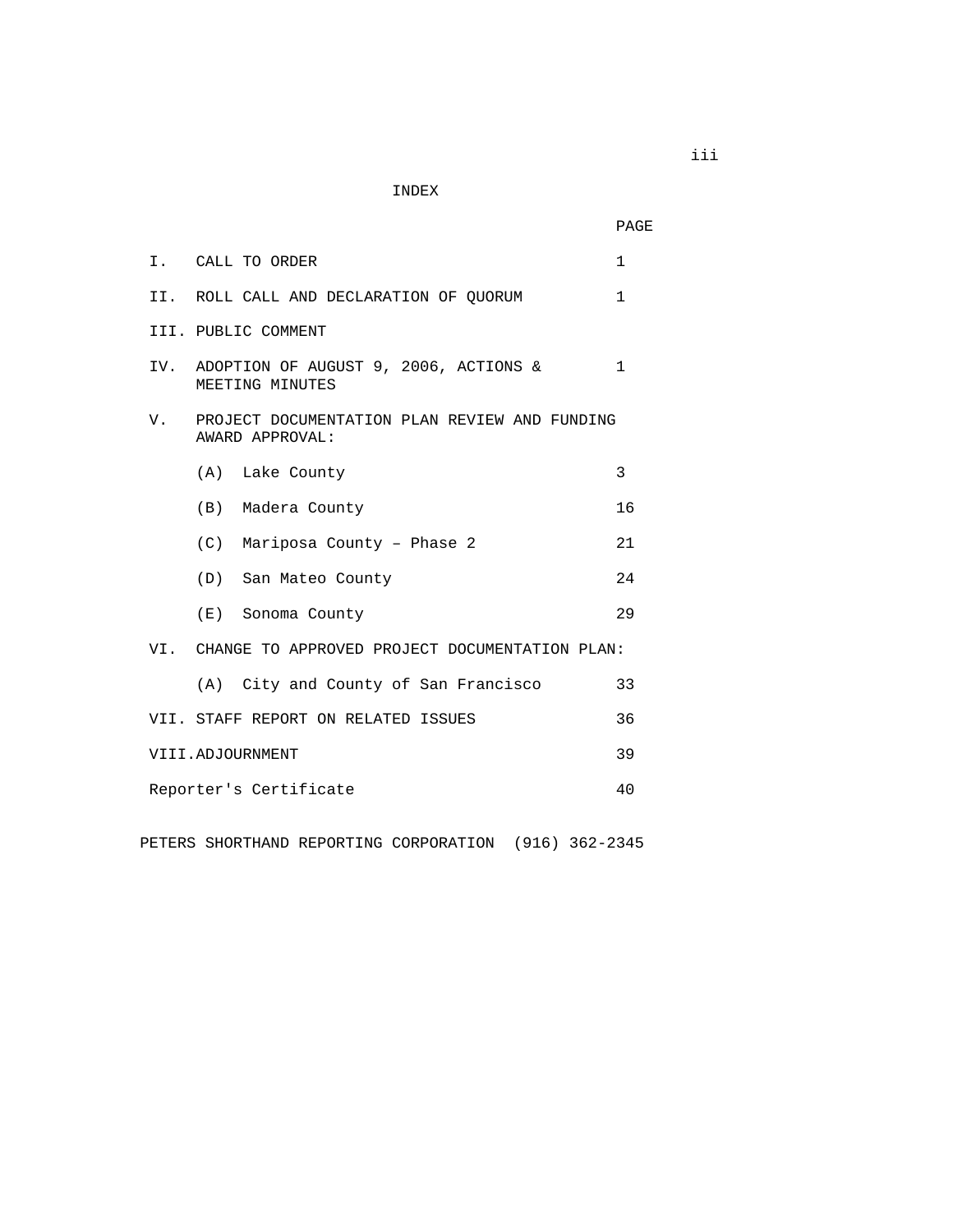| 1  | PROCEEDINGS                                        |
|----|----------------------------------------------------|
| 2  | ACTING CHAIRPERSON KAUFMAN: Let's call the         |
| 3  | meeting to order.                                  |
| 4  | And you want to take the roll?                     |
| 5  | EXECUTIVE SECRETARY MONTGOMERY: John Pérez.        |
| 6  | CHAIRPERSON PÉREZ: Here.                           |
| 7  | EXECUTIVE SECRETARY MONTGOMERY: Stephen Kaufman?   |
| 8  | ACTING CHAIRPERSON KAUFMAN: Here.                  |
| 9  | EXECUTIVE SECRETARY MONTGOMERY: Tal Finney?        |
| 10 | BOARD MEMBER FINNEY: Present.                      |
| 11 | EXECUTIVE SECRETARY MONTGOMERY: Carl Guardino.     |
| 12 | BOARD MEMBER GUARDINO: Present.                    |
| 13 | ACTING CHAIRPERSON KAUFMAN: Okay. The meeting of   |
| 14 | the Voting Modernization Board is in order.        |
| 15 | Our Chair is on the phone, and I will serve as the |
| 16 | acting chair for this particular meeting.          |
| 17 | Do we have any public comment cards?               |
| 18 | STAFF CONSULTANT LEAN: No, sir.                    |
| 19 | ACTING CHAIRPERSON KAUFMAN: Okay. No public        |
| 20 | comment.                                           |
| 21 | With that, let's go to the adoption of the         |
| 22 | August 9, 2006, Actions and Meeting Minutes.       |
| 23 | If all the Board members have reviewed the         |
| 24 | minutes, do we have a motion to approve them?      |
| 25 | I will move.<br>BOARD MEMBER FINNEY:               |

PETERS SHORTHAND REPORTING CORPORATION (916) 362-2345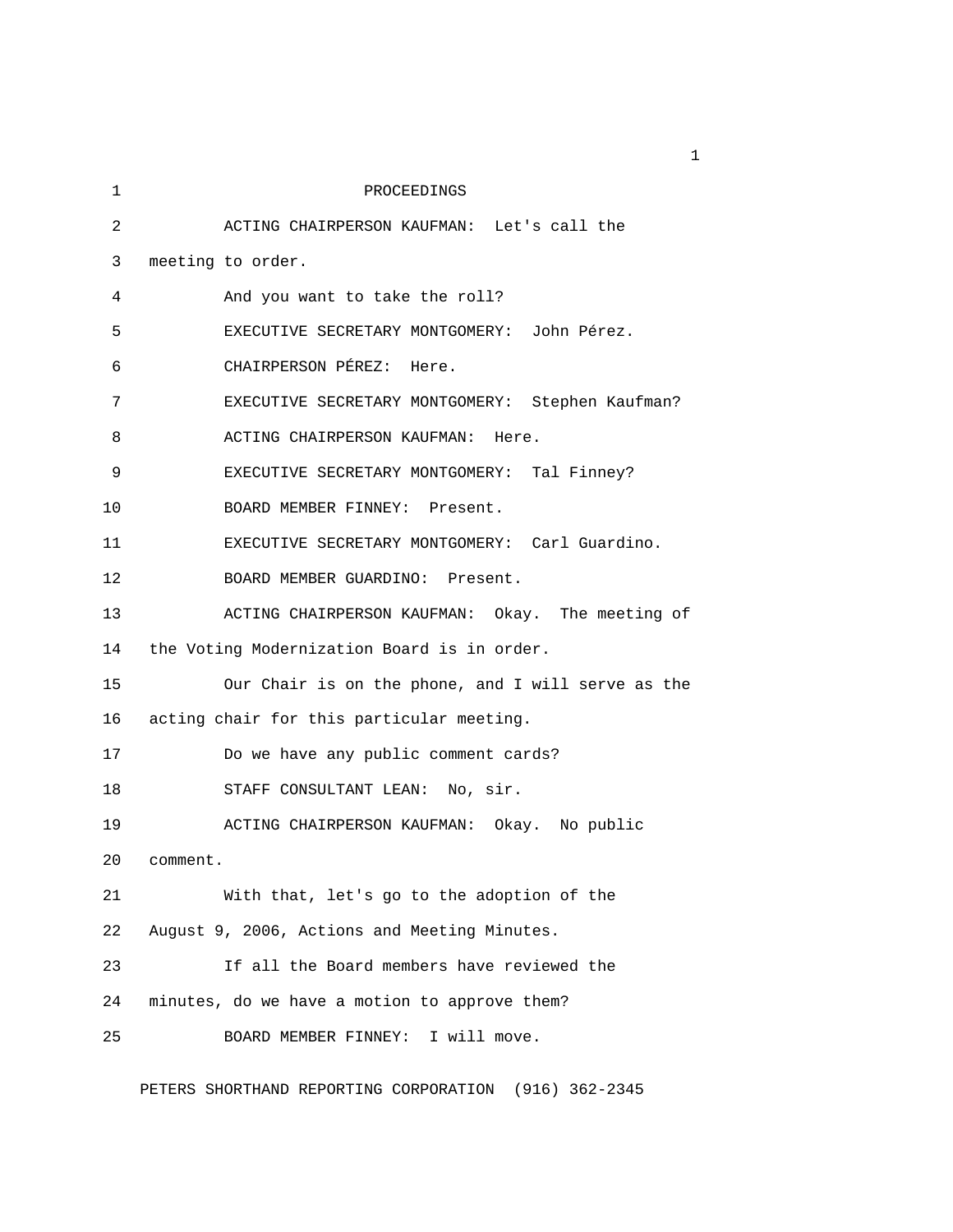1 CHAIRPERSON PÉREZ: Second.

2 ACTING CHAIRPERSON KAUFMAN: Moved by Mr. Finney; 3 seconded by Mr. Pérez. 4 All in favor -- we should probably take roll since 5 you're not here. 6 EXECUTIVE SECRETARY MONTGOMERY: John Pérez? 7 CHAIRPERSON PÉREZ: Aye. 8 EXECUTIVE SECRETARY MONTGOMERY: Stephen Kaufman? 9 ACTING CHAIRPERSON KAUFMAN: Aye. 10 EXECUTIVE SECRETARY MONTGOMERY: Tal Finney? 11 BOARD MEMBER FINNEY: Aye. 12 EXECUTIVE SECRETARY MONTGOMERY: Carl Guardino? 13 ACTING CHAIRPERSON KAUFMAN: Carl, do you approve 14 the minutes? 15 BOARD MEMBER FINNEY: Carl? 16 BOARD MEMBER GUARDINO: Let's count that as an 17 abstention. 18 ACTING CHAIRPERSON KAUFMAN: Yeah. All right. 19 Abstention. 20 Minutes are approved. 21 BOARD MEMBER GUARDINO: Sorry, I had to take you 22 off mute. 23 ACTING CHAIRPERSON KAUFMAN: So I think we now 24 have a 4-nothing vote; a non-controversial subject. 25 Let's shift to Item 5 on the agenda, which is the

PETERS SHORTHAND REPORTING CORPORATION (916) 362-2345

 $\overline{2}$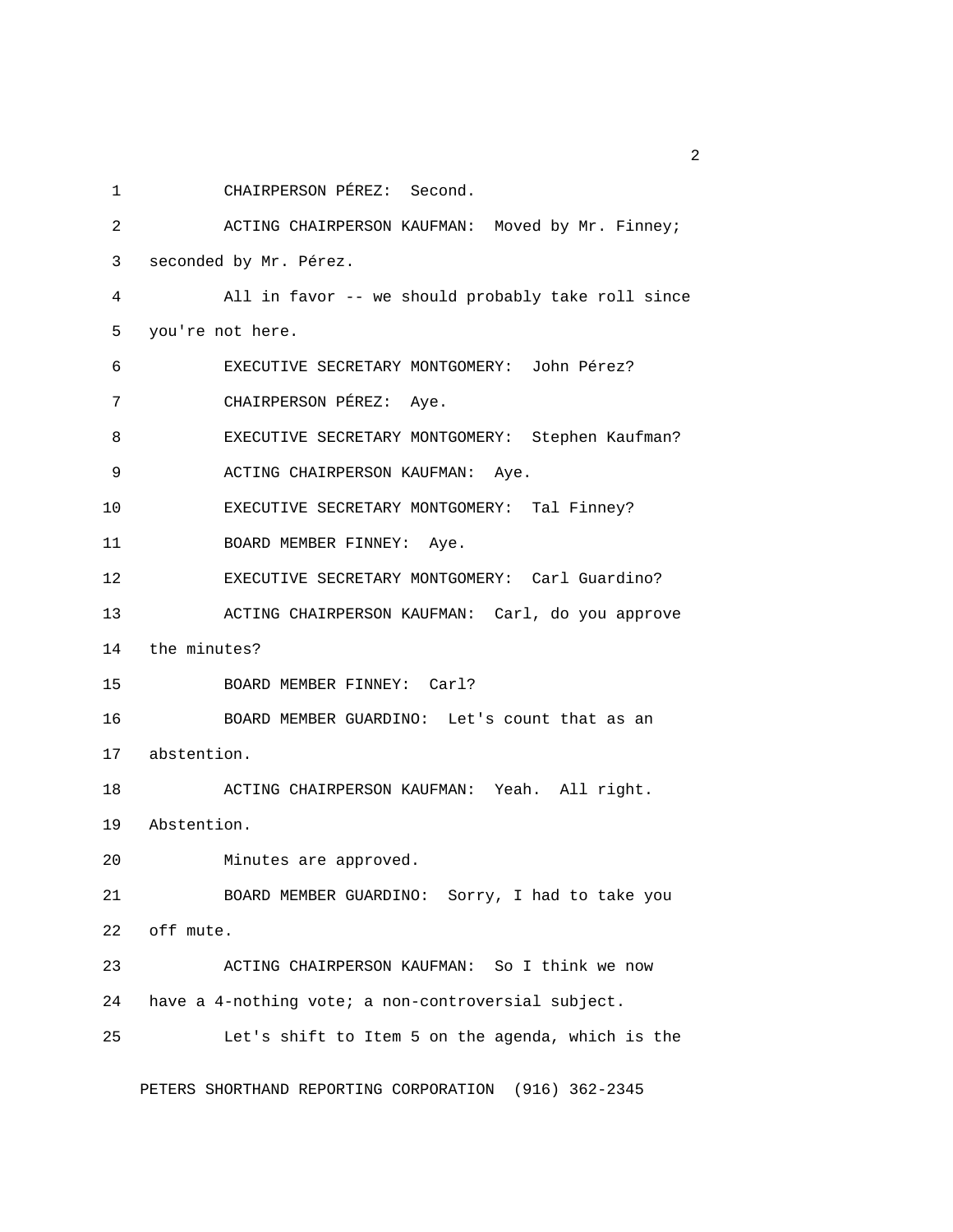1 project documentation plans that have been submitted. We 2 have five different project documentation plans, so let's 3 deal with those one at a time. 4 And Jana, if you could start by providing us with 5 the staff report on Lake County. 6 STAFF CONSULTANT LEAN: Lake County is requesting 7 and staff is recommending -- 8 THE REPORTER: Can you use your microphone, 9 please. 10 STAFF CONSULTANT LEAN: We're going to Lake 11 County. The County has requested and staff is 12 recommending funding of \$321,309.02. They're purchasing 13 the Hart eSlate DRE units, 50 units; the Judge Booth 14 Controllers, 50 units; the Verified Ballot Option, which 15 is the printer, 50 units; and 50 Disabled Accessible Unit 16 upgrades. 17 Lake County received and used 22 of the eSlate DRE 18 units during the June 6, 2006, primary election and 19 anticipates receiving the remaining 28 eSlate units by 20 mid-September of 2006. The County plans to use all 50 21 units in the November 7, 2006, general election. 22 The HART eSlate units being purchased by Lake 23 County includes the Verified Ballot Option, the VBO, 24 printers which are a Voter Verified Paper Audit Trail

25 component.

PETERS SHORTHAND REPORTING CORPORATION (916) 362-2345

 $\sim$  3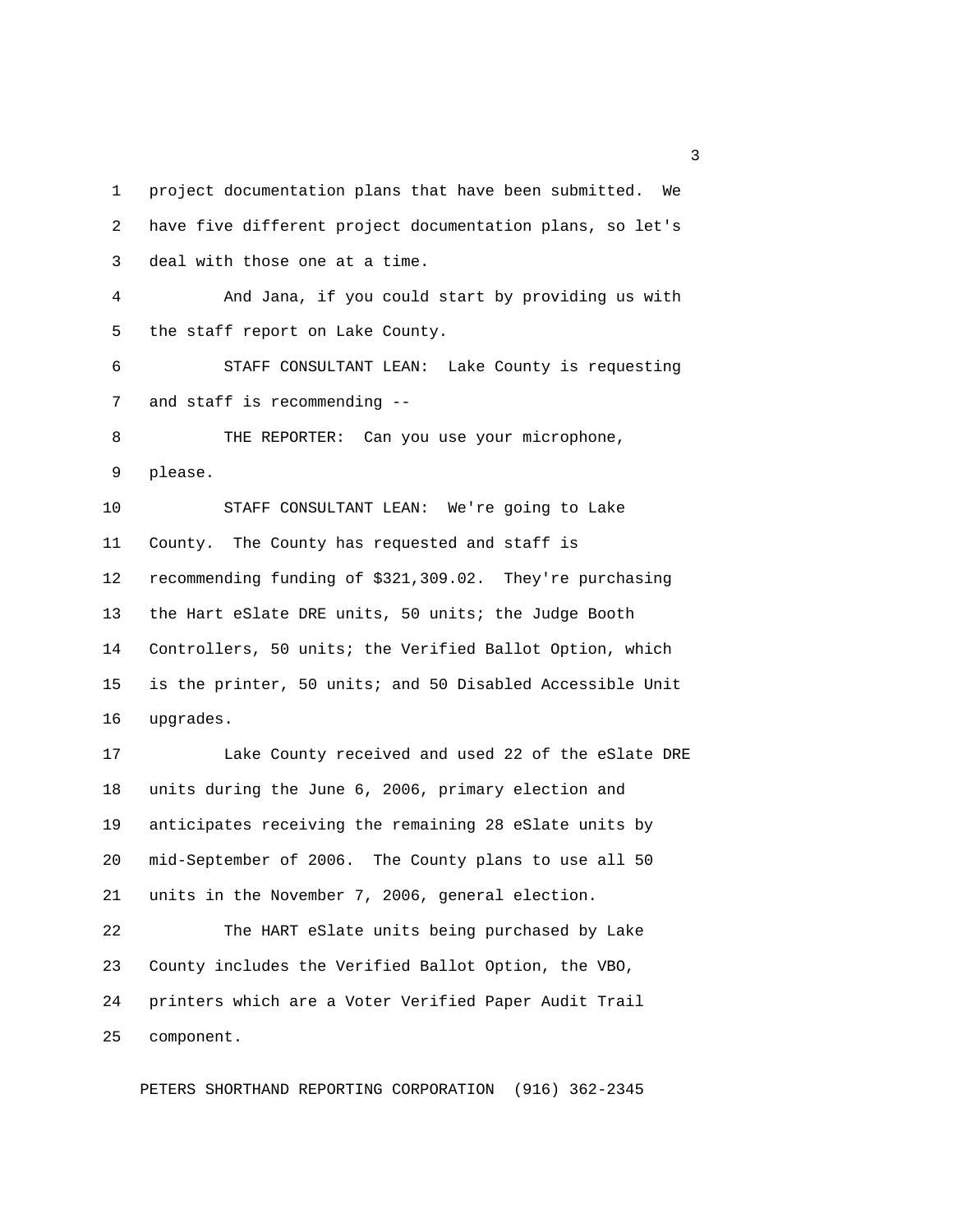1 Lake County's Project Documentation Plan meets the 2 requirements for completeness, and the eSlate and the 3 corresponding components are certified for use in 4 California. 5 Lake has implemented a blended voting system. 6 Lake will be continuing to use its existing Mark-A-Vote 7 optical scan voting equipment and will augment this 8 equipment with a placement of one eSlate DRE unit in every 9 polling place in the County. 10 Lake County believes that the deployment of eSlate 11 DRE units will bring the county into compliance with the 12 Help America Vote Act and state accessibility 13 requirements. 14 Lake County will be required October 5, 2005, 15 directive requiring -- regarding requirements for voting 16 systems. The County plans to duplicate, onto a 17 Mark-A-Vote duplicate ballot, all the votes cast on the 18 eSlate machines using the Disabled Access Units printouts 19 as the ballot image in order for all ballots to be counted 20 by one single tally system. 21 Lake County plans to conduct expanded outreach 22 programs to the disabled community to educate and 23 familiarize their voters on the use of eSlate DRE 24 equipment. 25 Sorry, I lost my place.

PETERS SHORTHAND REPORTING CORPORATION (916) 362-2345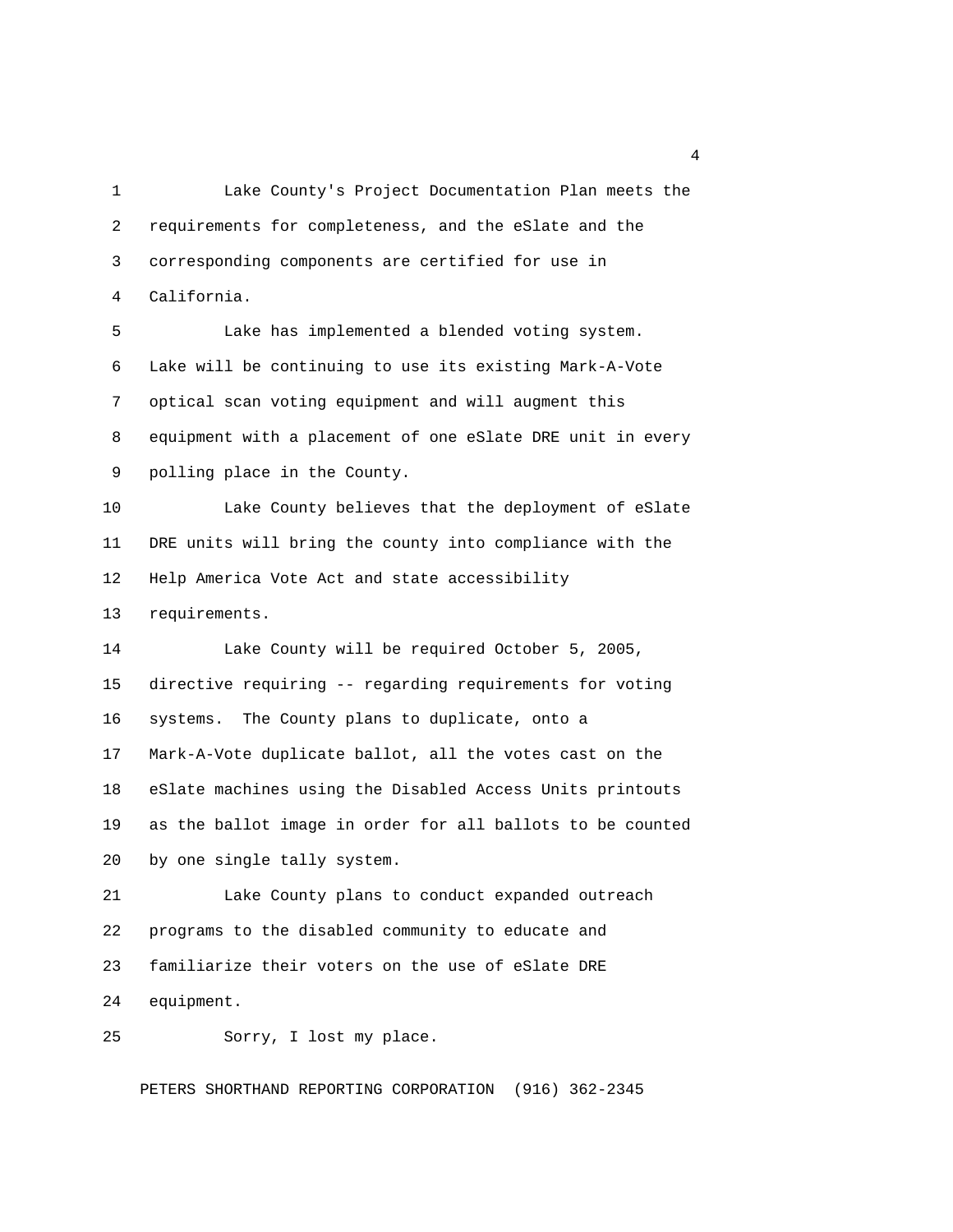1 The "InFusion" voting -- voting software listed in 2 Lake County's contract with Hart InterCivic has not yet 3 gained state certification and is therefore not eligible 4 for reimbursement under Proposition 41.

 5 Lake County will only use VMB payments once it has 6 submitted detailed invoices for its certified equipment. 7 Please note that the staff-proposed Funding Award is based 8 upon allowable reimbursement under Prop 41 for voting 9 equipment hardware and software only. Professional 10 services, the extended licenses, the support fees items 11 listed in Lake County's contract with Hart would not be 12 covered as reimbursable claims under Proposition 41.

13 It is our staff recommendation that Lake County's 14 Project Documentation Plan be approved and a Funding Award 15 issued in the amount of \$321,390.02.

16 Lake County was unavailable to be here today, but 17 if we have any questions, they are available by phone.

18 ACTING CHAIRPERSON KAUFMAN: I actually had a 19 couple of questions that are applicable to this one. And 20 I guess are also applicable to Madera and Sonoma. And 21 they are really just a matter of understanding, how this 22 all fits together.

23 First of all, what is a Judge Booth Controller? 24 STAFF CONSULTANT LEAN: We do have our Voting 25 Systems expert here, Bruce McDannold, and he can explain

PETERS SHORTHAND REPORTING CORPORATION (916) 362-2345

<u>5</u>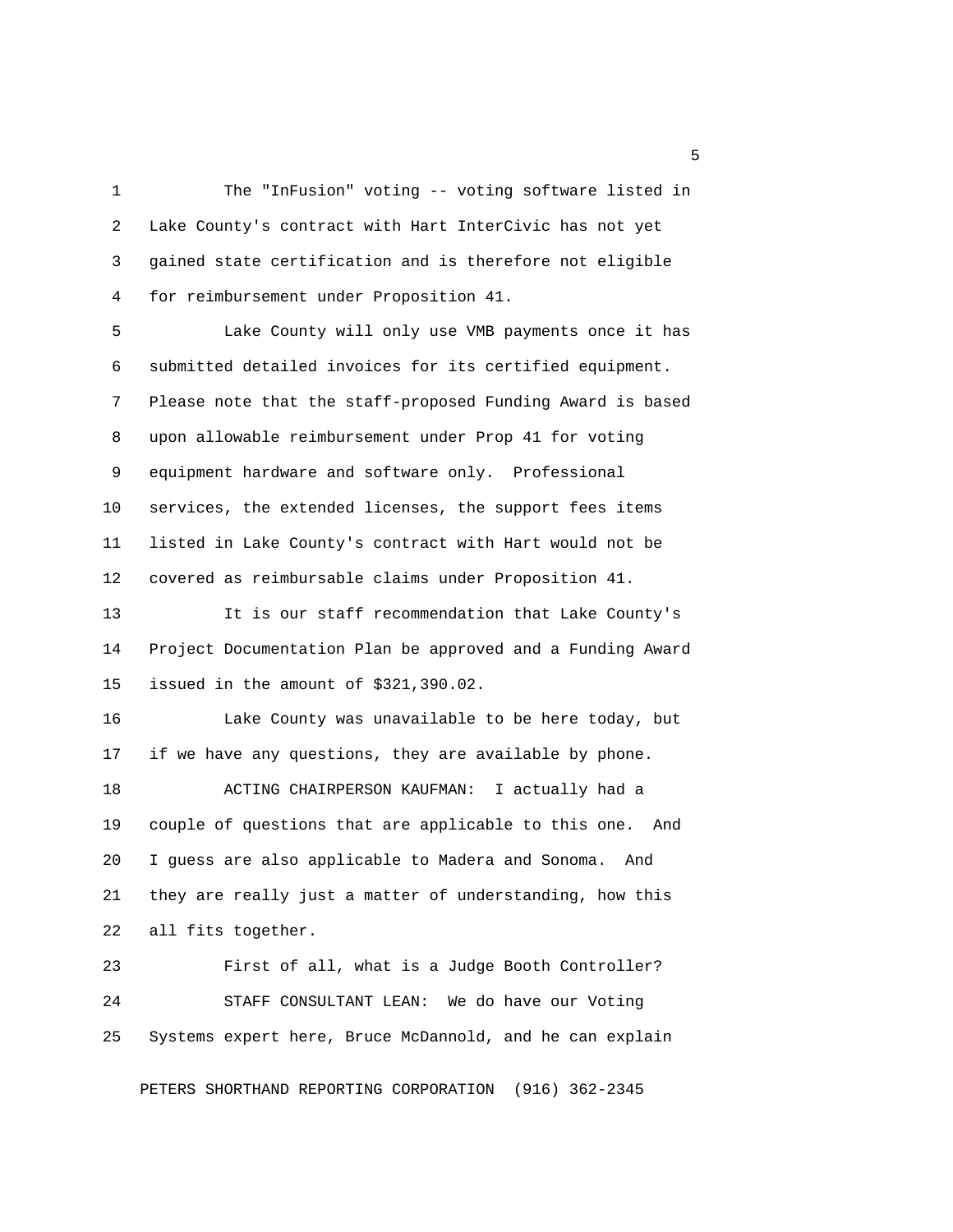1 the system.

 2 ACTING CHAIRPERSON KAUFMAN: Okay. Bruce, the 3 Judge Booth Controller? 4 OVSTA DIRECTOR McDANNOLD: Yeah, the architecture 5 of the Hart system and particularly their eSlate DREs, 6 those are not free-standing units; they are actually 7 connected by cable to a central unit called the Judge's 8 Booth Controller. 9 ACTING CHAIRPERSON KAUFMAN: Central unit in each 10 precinct? 11 OVSTA DIRECTOR McDANNOLD: In each polling place. 12 So in a polling place, there is a JBC or Judge's Booth 13 Controller that is used when the voter comes up, to 14 activate -- instead of the other systems, you may be 15 familiar with a little plastic card that contains the 16 voter information. In the case of the Hart system, you 17 enter the voting information, the ballot style, into the 18 JBC. That issues a little printed tape with a four-digit 19 code. It also sends a signal down to the wire to the 20 actual eSlate devices to say, you're now active to 21 recognize this particular code and this ballot style. 22 When the voter goes to the eSlate, they put in the 23 code to activate that particular eSlate. When they 24 finalize their ballots, their results are automatically 25 downloaded immediately to the JBC. So at the closing of

PETERS SHORTHAND REPORTING CORPORATION (916) 362-2345

 $\sim$  6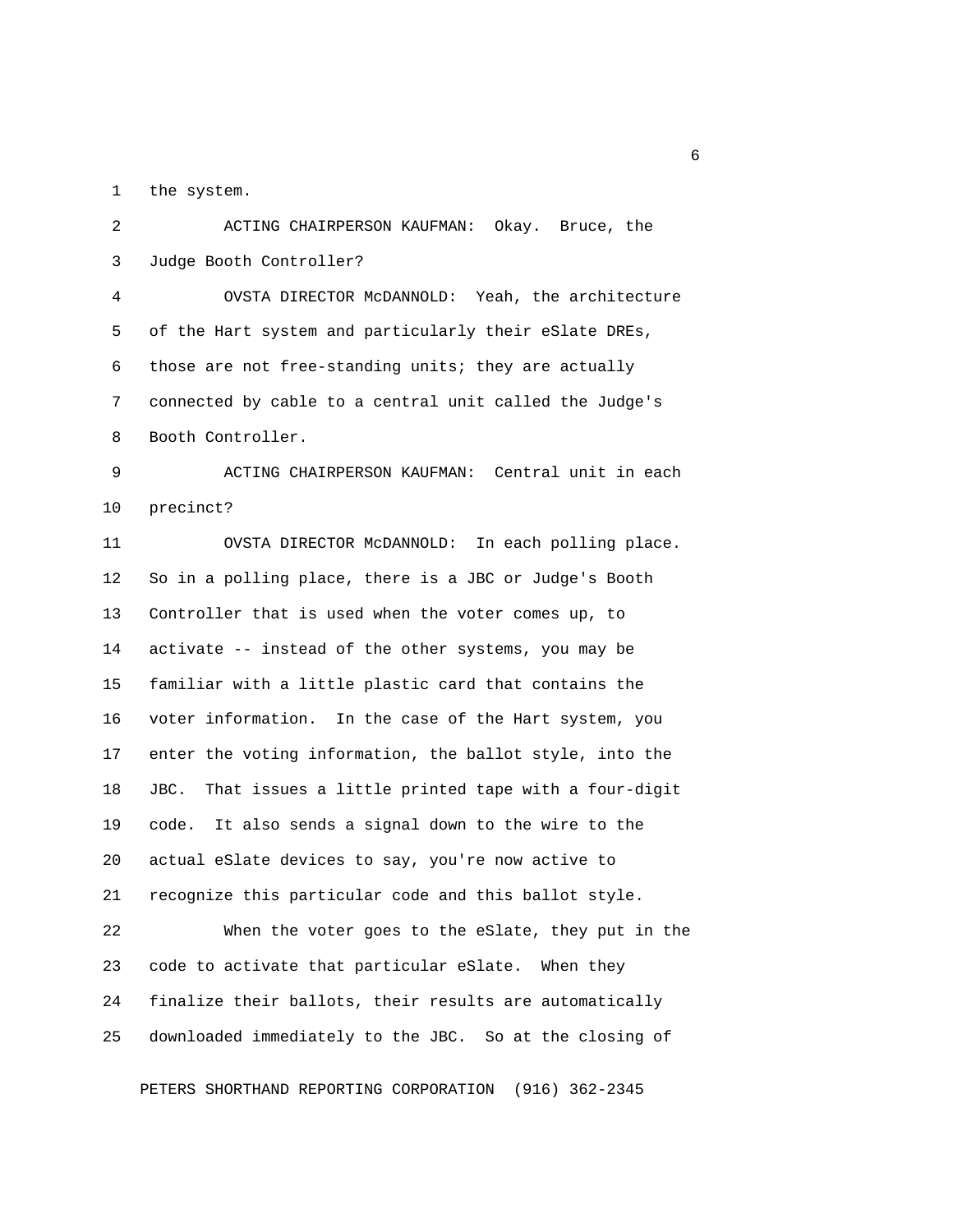1 the polls, the JBC actually does the tabulation, not the 2 individual DREs.

 3 BOARD MEMBER FINNEY: So can I ask really quick, 4 so this four-digit code you're referring to, is that 5 something that the voter ultimately has to put in? 6 OVSTA DIRECTOR McDANNOLD: Yes, that's their 7 activation code. They input it onto the eSlate to 8 activate it and pull up their style. It's just a randomly 9 generated four-digit code. 10 BOARD MEMBER FINNEY: Because I've tried all of 11 these things, and I'm trying to remember if I did that. 12 ACTING CHAIRPERSON KAUFMAN: But that's given to 13 them by the -- 14 OVSTA DIRECTOR McDANNOLD: By the poll worker who 15 is -- whereas, with the other systems, you're probably 16 more familiar with it. You get a little white SmartCard. 17 In this case, you're handed a little slip of paper with a 18 four-digit code. 19 BOARD MEMBER FINNEY: And at the conclusion of 20 that voting, they enter that? 21 OVSTA DIRECTOR McDANNOLD: They enter that code 22 number in to activate the eSlate device and pull up their 23 ballot style. 24 BOARD MEMBER FINNEY: Where do they enter the code 25 into?

PETERS SHORTHAND REPORTING CORPORATION (916) 362-2345

<u>2</u> The contract of the contract of the contract of the contract of the contract of the contract of the contract of the contract of the contract of the contract of the contract of the contract of the contract of the contra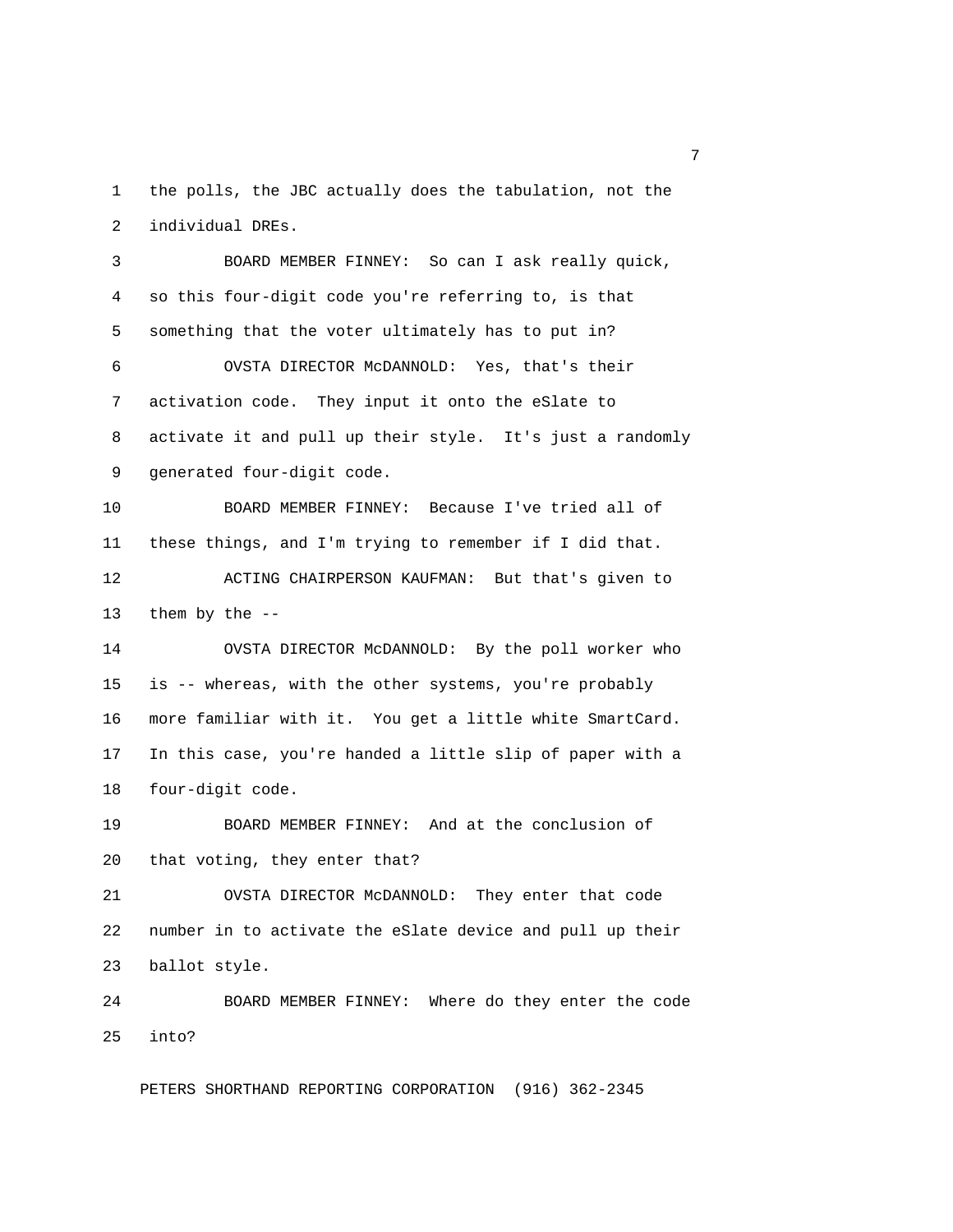1 OVSTA DIRECTOR McDANNOLD: Directly into the 2 eSlate device.

 3 BOARD MEMBER FINNEY: I have used these before. 4 OVSTA DIRECTOR McDANNOLD: The eSlate, again, is a 5 little bit different than the other DREs in that it's not 6 a touch screen; there's a little wheel dial that you turn 7 to select your choice and then a button, that's like the 8 enter button, to pick and validate the choice you've 9 highlighted. 10 So it does not actually record and tabulate the 11 votes directly on the DRE device because it's connected at 12 its JBC. All the votes on any -- on the various eSlates 13 in the polling place are actually recorded on that JBC. 14 BOARD MEMBER FINNEY: So your other question was 15 the --

16 ACTING CHAIRPERSON KAUFMAN: That's right. So the 17 printer then, or the paper audit trail, is that on the 18 individual --

19 OVSTA DIRECTOR McDANNOLD: The printers are 20 specific to the individual eSlates, and the voter actually 21 verifies the printed output on the eSlate as they would 22 with any other DREs. So those are specific to the 23 individual machines.

24 ACTING CHAIRPERSON KAUFMAN: But once they go 25 through that, the information is sent to this central

PETERS SHORTHAND REPORTING CORPORATION (916) 362-2345

experience of the state of the state of the state of the state of the state of the state of the state of the s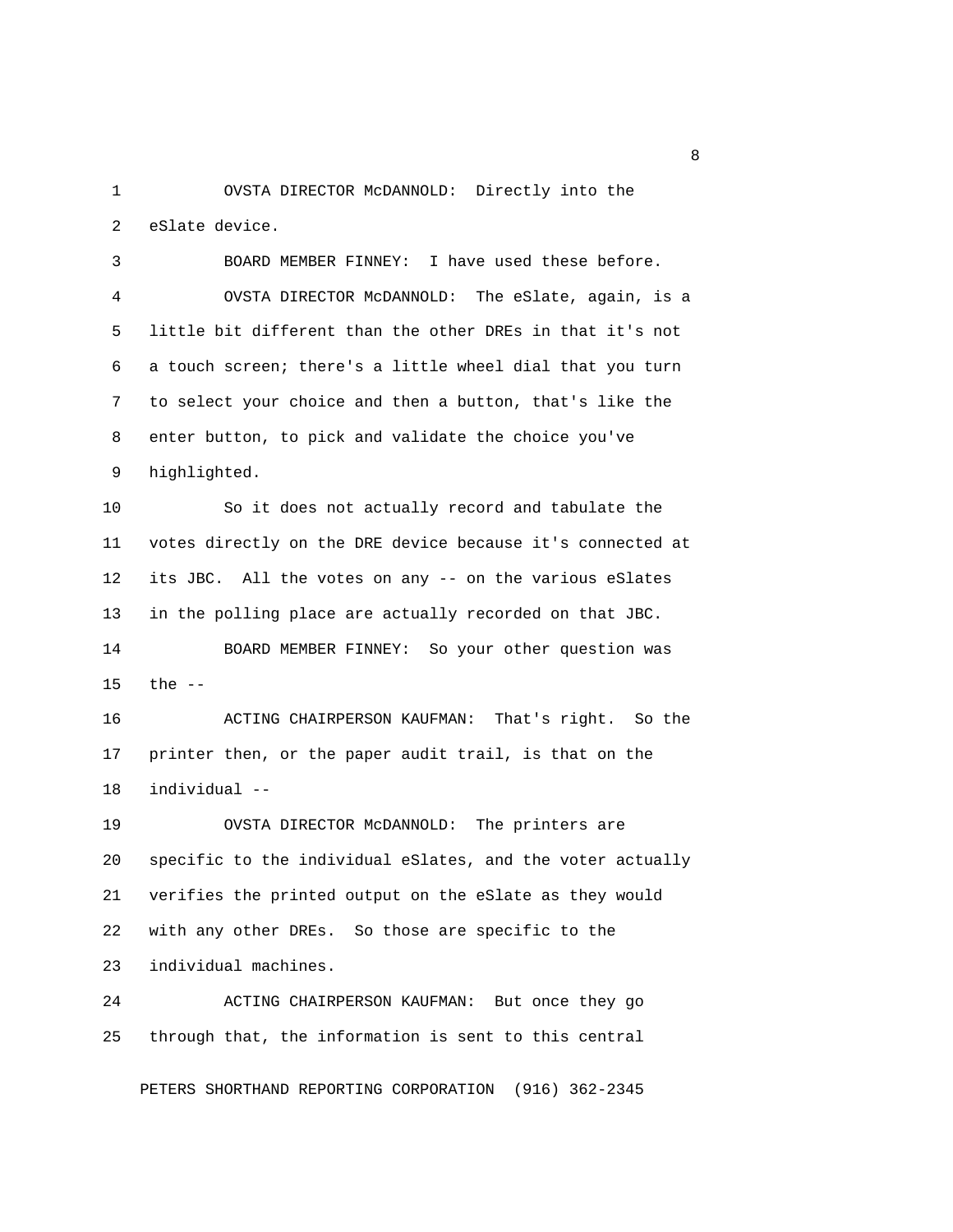1 tabulation system.

 2 OVSTA DIRECTOR McDANNOLD: Recorded on the central 3 tabulation controlling device.

 4 ACTING CHAIRPERSON KAUFMAN: So in the case of an 5 audit, does the paper audit trail come from the individual 6 machine or from this?

7 OVSTA DIRECTOR McDANNOLD: In the event of -- if 8 there are precincts subjected to a recount or the 9 1 percent manual audit, it would be the individual paper 10 trails off of the individual DRE devices, the eSlates.

11 And those would all theoretically add up to the 12 accumulated total in the JBC. It's actually for 13 redundancy, which is probably more information than you 14 want to know. There is a memory that stores the ballot 15 images on the JBC in a redundant path for backup and 16 recovery should anything happen in the JBC record.

17 BOARD MEMBER FINNEY: Did you hear all that, you 18 guys?

19 ACTING CHAIRPERSON KAUFMAN: Whoever may be 20 listening?

21 BOARD MEMBER GUARDINO: Yes, I could. Thank you. 22 ACTING CHAIRPERSON KAUFMAN: Not to monopolize 23 this, but again, this is something that runs consistently 24 through these other two. So we might as well get it out 25 of the way.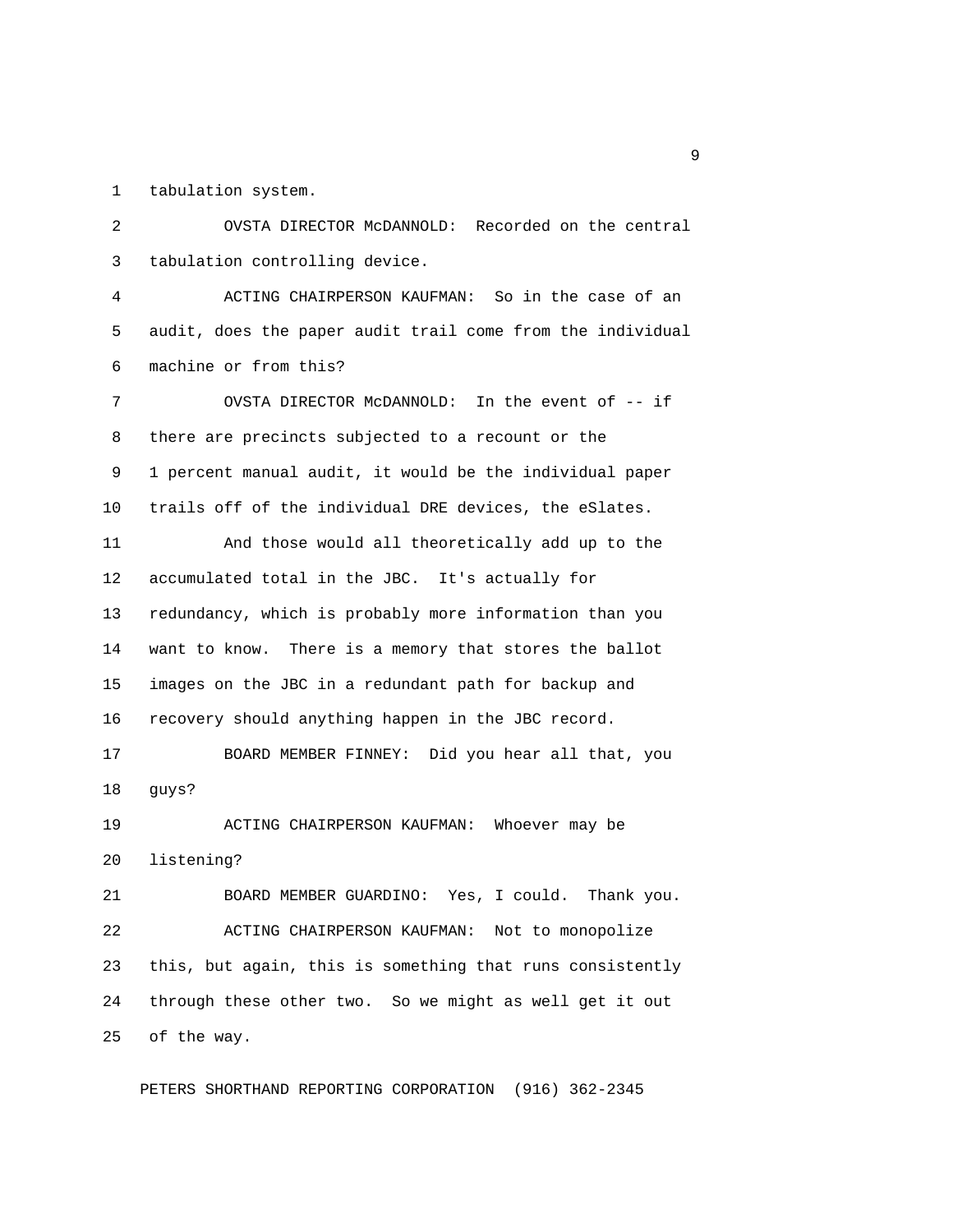1 I was also not -- I'm not up to speed on the 2 Secretary of State's October 5, 2005, directive, and I was 3 a little, I guess, surprised by the fact that counties 4 that have two different systems in place are apparently 5 being required to merge those systems in one sort of 6 tabulation?

 7 OVSTA DIRECTOR McDANNOLD: The Secretary of State 8 issued ten directives in October 2005. Among those was a 9 requirement that voting systems need to be federally 10 certified or federally qualified. And another directive 11 was that counties could not just combine voting systems or 12 certified components of disparate voting systems, 13 together, to function as a new voting system.

14 So they can only combine two different voting 15 systems together if the interface between the two systems

16 was limited to aggregated vote totals or ballot

17 definitions. So if they are doing any other combination 18 of components of two different systems as they are in this 19 case, then in fact, they are a new system that needs to be 20 evaluated and tested as such.

21 For instance, the evaluation and certification 22 testing we did of the Hart system did not have the 23 provisions for using it with another system in this 24 manner.

25 ACTING CHAIRPERSON KAUFMAN: I had never seen this PETERS SHORTHAND REPORTING CORPORATION (916) 362-2345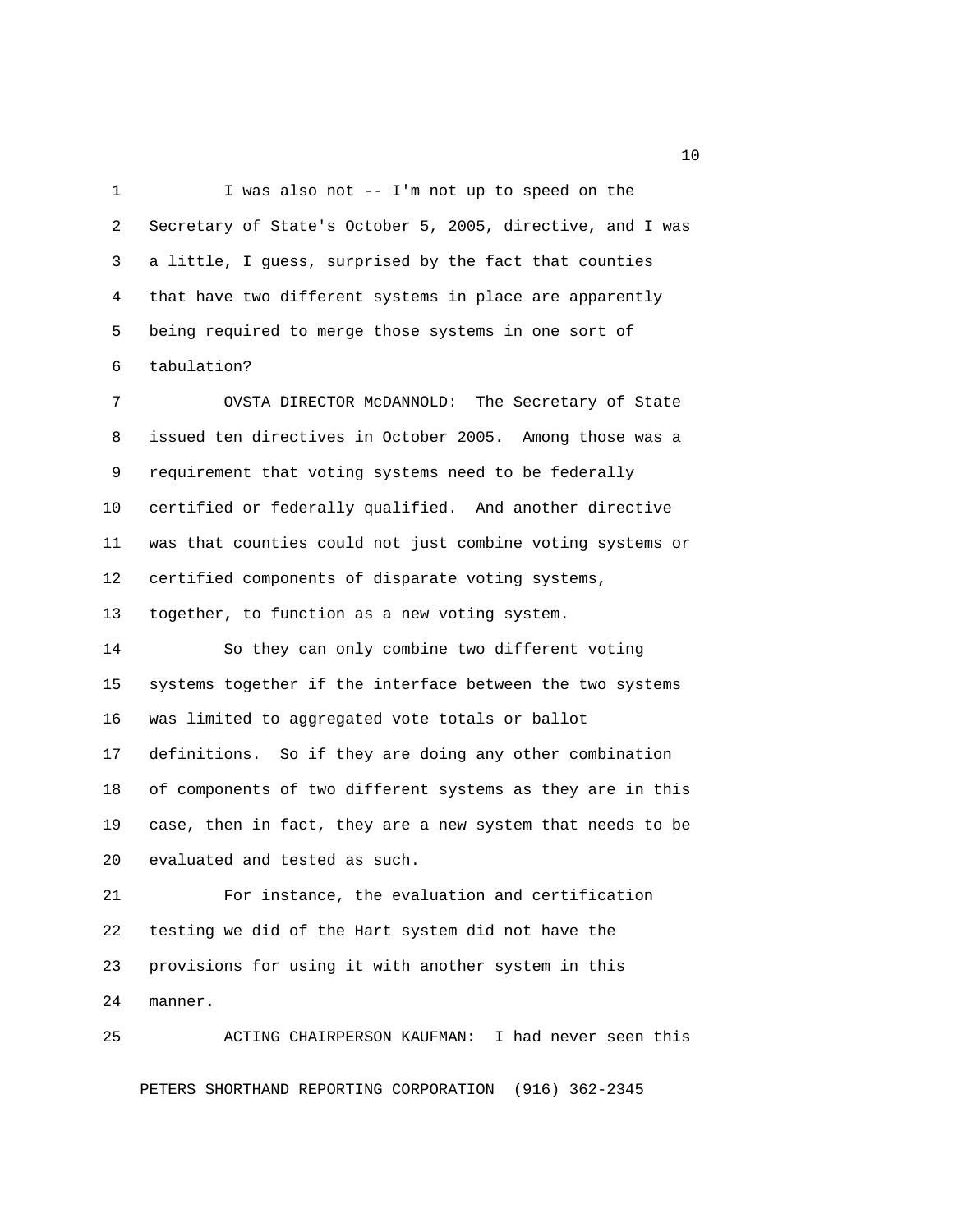1 before in any of our prior packets. And I'm just a little 2 confused, because it seems to me, when we approved Phase 1 3 and Phase 2 of programs before, for various counties, many 4 have had an optical scan system in place, and they are 5 merging that with a -- some form of electronics device, 6 you know, one in each polling place to take care of 7 disability issues, or what have you, to meet federal 8 requirements. 9 And I don't recall -- 10 OVSTA DIRECTOR McDANNOLD: Certainly, typically in 11 those instances, what you're dealing with is, for 12 instance, the Sequoia DRE 1 device in each polling place 13 together with the Sequoia Optical Scan System, when we do 14 the state certification testing, we test them all 15 together. 16 This is a new use of a system that's never been 17 tested to verify or evaluate it. And in this case of this 18 particular blend of a system, there is no direct interface 19 between the two systems to test. But what we required 20 were use procedures that explained how they were going 21 to -- how they were going to define the election between 22 the two systems when the ballots were voted. Since 23 ballots voted on the DRE could not be read by the DFM 24 system, it required a physical and manual remake of the 25 ballots onto the DFM system.

PETERS SHORTHAND REPORTING CORPORATION (916) 362-2345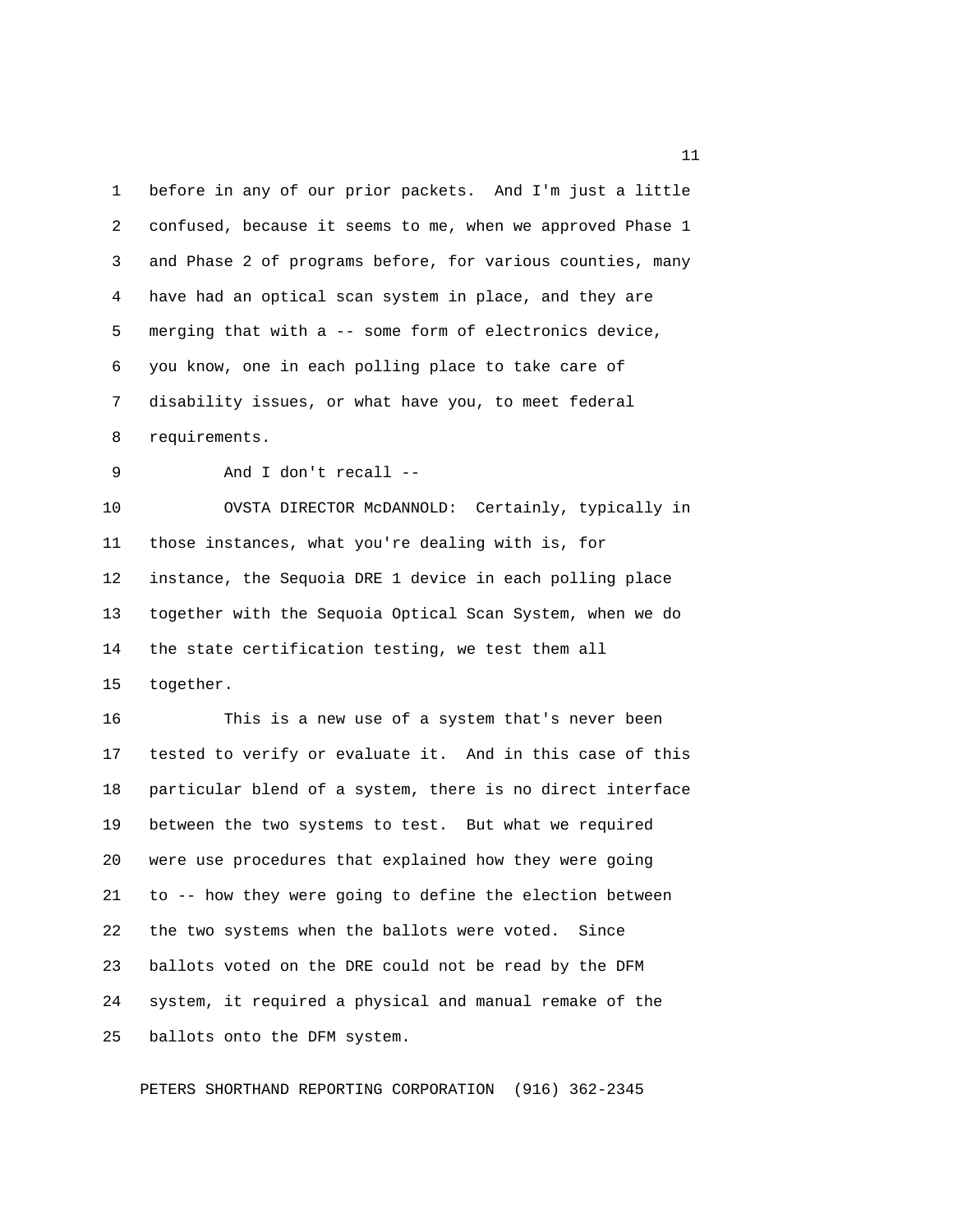1 The Secretary of State was interested and wanted 2 to see procedures that protected the anonymity of the vote 3 and guaranteed the accuracy of the vote in that 4 translation. We require that these counties doing this 5 particular blend put forth use procedures on how they were 6 going to accomplish this before we were going to approve 7 the use of the system. 8 ACTING CHAIRPERSON KAUFMAN: So as we've seen, or 9 as I've seen, in conducting recounts in the past or 10 witness vote -- when there's damaged ballots, for example, 11 and they remake those ballots, the same type of system is 12 going to take place here with essentially the printed 13 Voter Verified Paper Audit Trail as a template for 14 remaking a ballot and then running -- 15 OVSTA DIRECTOR McDANNOLD: Exactly. 16 ACTING CHAIRPERSON KAUFMAN: And I guess I'm still 17 not clear. 18 Are you telling me, then, that in a, for example, 19 Sequoia jurisdiction that's using a Sequoia Optical Scan 20 System and a Sequoia DRE, that the counters can count 21 ballots that are cast either way? 22 OVSTA DIRECTOR McDANNOLD: In the case of the 23 example, you said, in the Sequoia system, the Central 24 Election Management System is capable of reading the 25 memory cards and uploading results from the DRE devices,

PETERS SHORTHAND REPORTING CORPORATION (916) 362-2345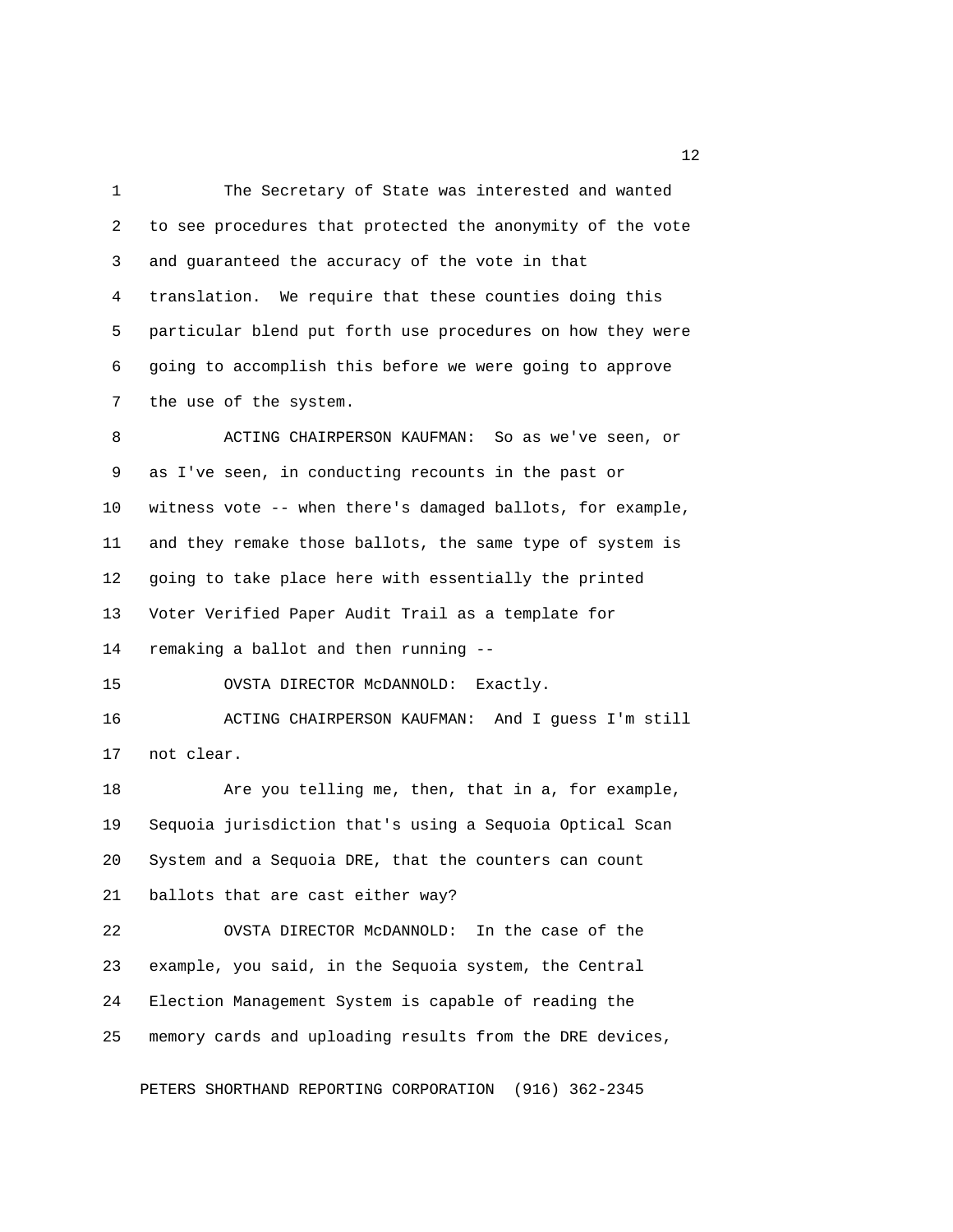1 the Edge, as well as the memory cards from the precinct 2 tabulators.

 3 The system was designed to do just that, and we 4 tested it in that configuration during our examination. 5 ACTING CHAIRPERSON KAUFMAN: So otherwise, in this 6 instance, you have two central counting machines coming up 7 with two different figures and then having to put them 8 together on paper, essentially, and you're -- 9 OVSTA DIRECTOR McDANNOLD: And that was -- that 10 was certainly another alternative. If the counties were 11 capable of, given the limited number of ballots cast on 12 the DREs, they felt, from the procedures, that it would be 13 more efficient, given the limited number of ballots to 14 remake those and instead and tabulate them as if they were 15 DFM ballots. 16 ACTING CHAIRPERSON KAUFMAN: So this suggests 17 there will be increased delays in these counties on 18 election night totals, because there will be more ballots

19 that have to be --

20 OVSTA DIRECTOR McDANNOLD: Actually, the 21 procedures that were approved for the June 2006 primary 22 called -- these limited ballots were not actually 23 tabulated on election night, but were tabulated and added 24 in during the initial --

25 ACTING CHAIRPERSON KAUFMAN: Right. Well, but PETERS SHORTHAND REPORTING CORPORATION (916) 362-2345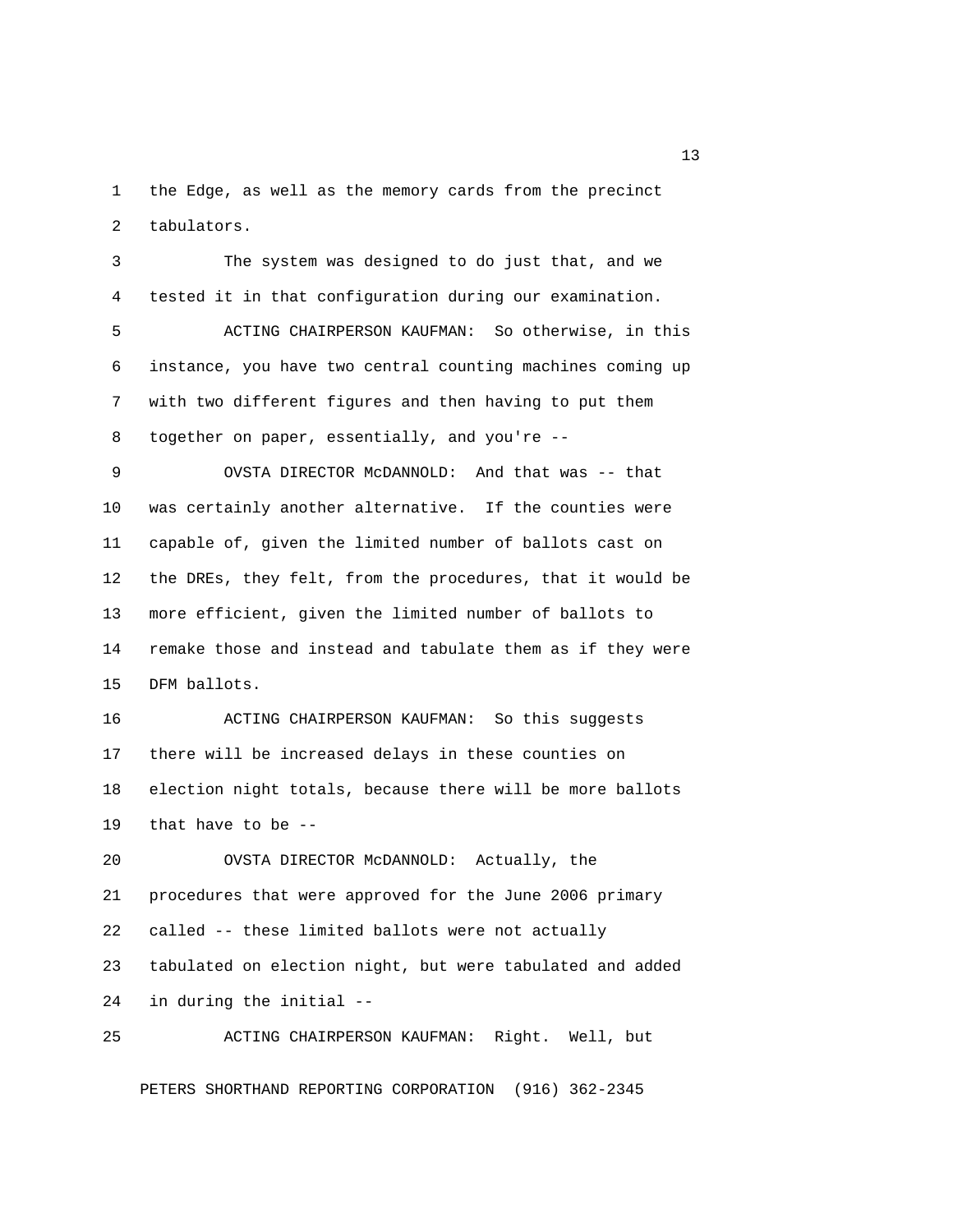1 there would be delays in the election night.

 2 There would be more ballots than otherwise 3 expected that don't get counted on election night, but 4 would be counted during some subsequent part of the 5 official vote canvas -- 6 OVSTA DIRECTOR McDANNOLD: That's correct. 7 ACTING CHAIRPERSON KAUFMAN: I wasn't meaning to 8 insinuate that they would be delayed beyond the official 9 canvas, but certainly beyond election night. 10 STAFF CONSULTANT LEAN: Lake County did point out 11 in their Project Documentation Plan that only a handful of 12 will actually use these units during the tests that they 13 did in June. So weren't -- no one knows the future, per 14 se, but they don't anticipate a great deal of use. 15 ACTING CHAIRPERSON KAUFMAN: Okay. Now that I've 16 taken up all the questions, Tal, do you have any 17 additional questions? 18 BOARD MEMBER FINNEY: No additional questions. 19 I'm assuming that they put together what may need 20 to see -- sorry. 21 I'm assuming they put together what you needed to 22 see to be comfortable with the blend, however you defined 23 it. 24 OVSTA DIRECTOR McDANNOLD: Yes, the Secretary of 25 State's Office reviewed their proposed procedures,

PETERS SHORTHAND REPORTING CORPORATION (916) 362-2345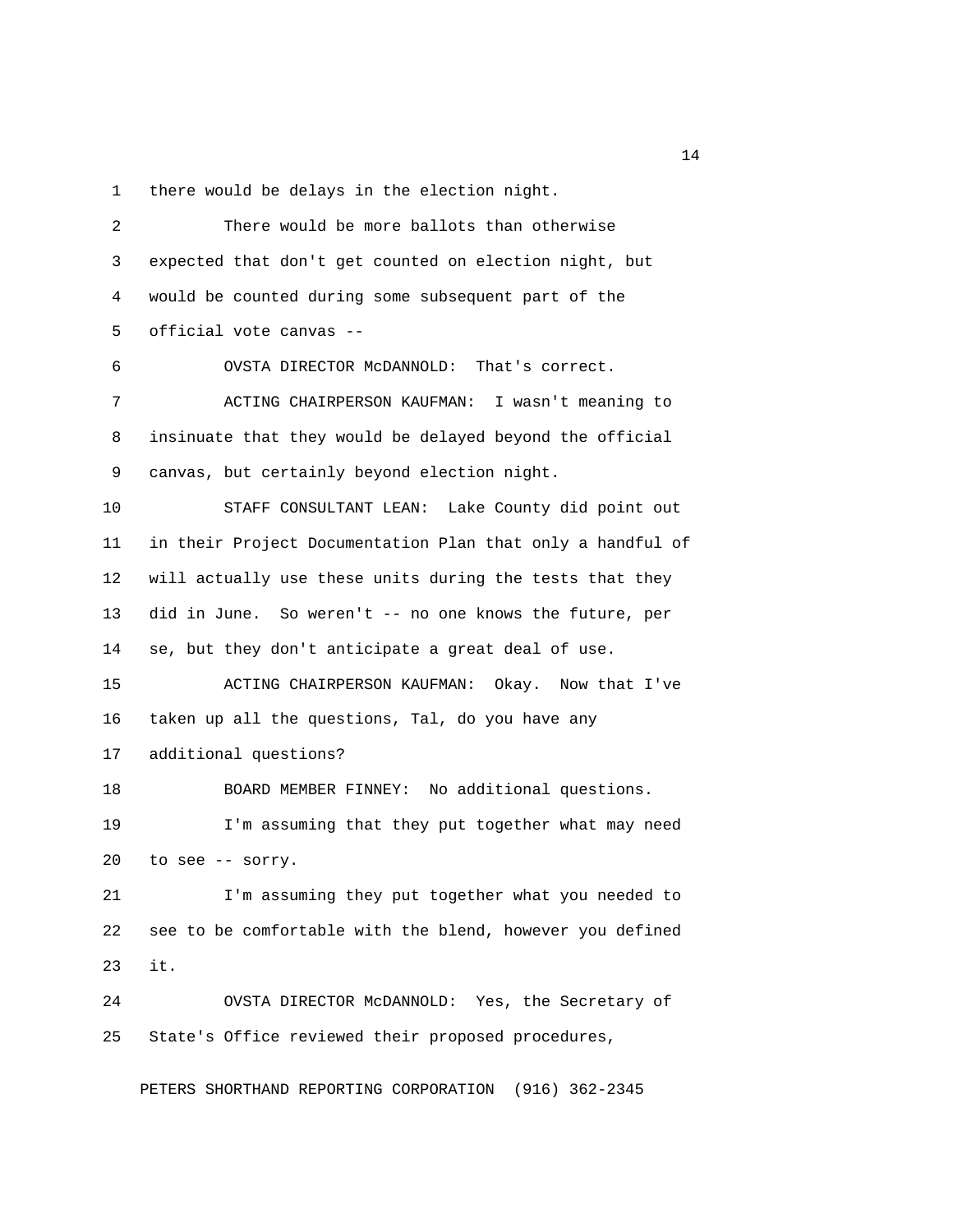1 reviewed those, and approved the blended use based on

2 those procedures.

 3 BOARD MEMBER FINNEY: That's the only question I 4 have. 5 ACTING CHAIRPERSON KAUFMAN: Mr. Pérez, any 6 questions? 7 CHAIRPERSON PÉREZ: No questions. Thank you. 8 ACTING CHAIRPERSON KAUFMAN: Mr. Guardino? 9 BOARD MEMBER GUARDINO: No, no questions. Thank 10 you. 11 ACTING CHAIRPERSON KAUFMAN: Okay. Then do we 12 have a motion to approve the staff recommendation for Lake 13 County? 14 CHAIRPERSON PÉREZ: This is John Pérez. 15 I so move. 16 BOARD MEMBER GUARDINO: I will second that. 17 That is Carl Guardino. 18 ACTING CHAIRPERSON KAUFMAN: Okay. We have a 19 motion. We have a second. 20 Do you want to take the roll. 21 EXECUTIVE SECRETARY MONTGOMERY: Yes. 22 John Pérez? 23 CHAIRPERSON PÉREZ: Aye. 24 EXECUTIVE SECRETARY MONTGOMERY: Stephen Kaufman? 25 ACTING CHAIRPERSON KAUFMAN: Aye.

PETERS SHORTHAND REPORTING CORPORATION (916) 362-2345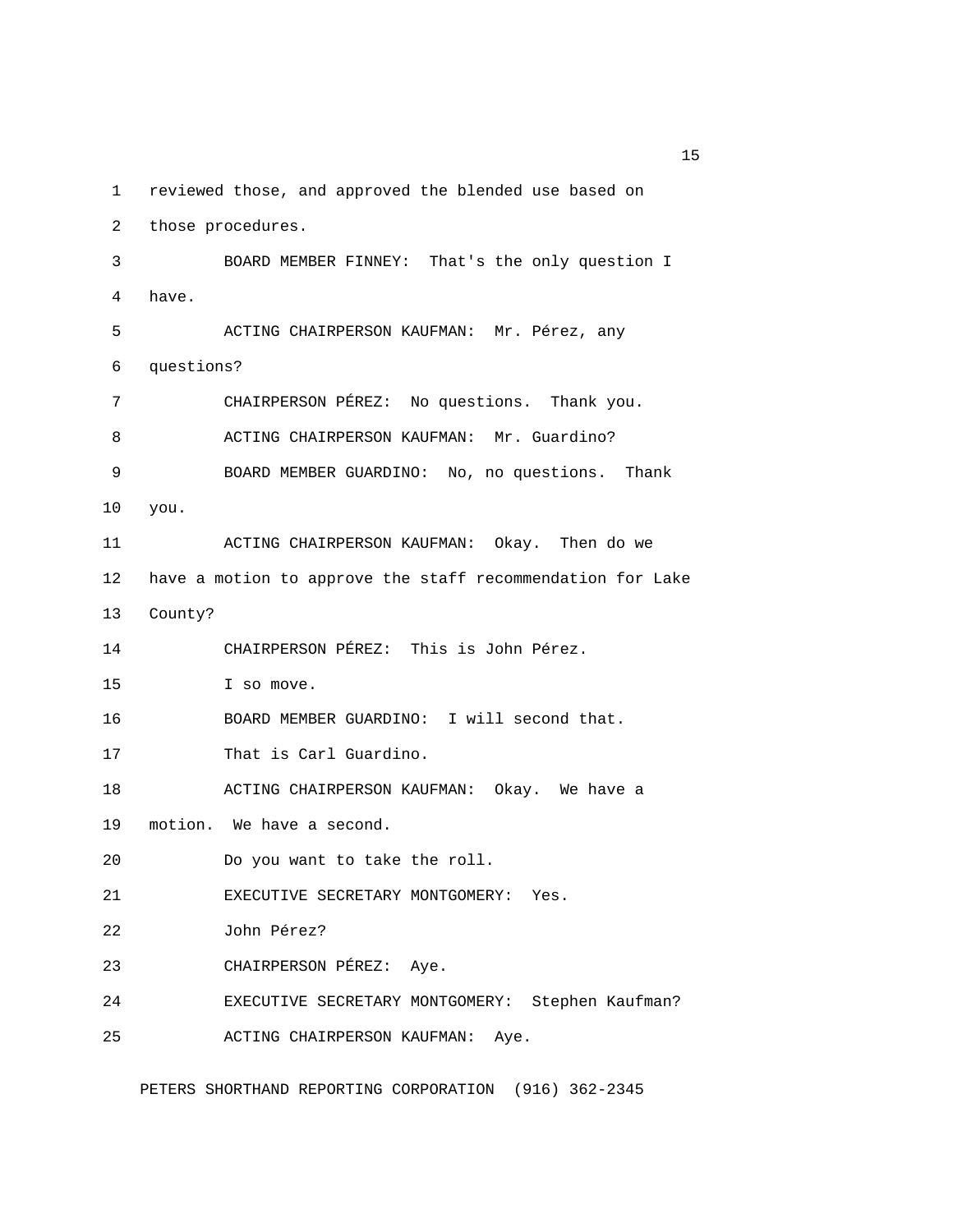1 EXECUTIVE SECRETARY MONTGOMERY: Tal Finney?

2 BOARD MEMBER FINNEY: Aye.

 3 EXECUTIVE SECRETARY MONTGOMERY: Carl Guardino? 4 BOARD MEMBER GUARDINO: Aye.

 5 ACTING CHAIRPERSON KAUFMAN: Okay. Lake County is 6 approved.

 7 Do you have the Funding Award letters that I will 8 be signing?

 9 STAFF CONSULTANT LEAN: Let us move on to Madera 10 County. Madera County is also purchasing the Hart System. 11 The County is requesting and staff is recommending 12 funding of \$466,361.32.

13 This will leave their County with the remaining 14 balance of 175,733.53. They are purchasing a hundred of 15 the HART eSlate DRE units; 50 of the Judge Booth 16 Controllers; a hundred Verified Ballot Option Printers; 17 and a hundred Disabled Access Unit upgrades.

18 Madera County received and used 60 eSlate units 19 during the June 6, 2006, primary election and anticipates 20 receiving the remaining 40 eSlate units during September 21 of 2006. The County expects to deploy all of the eSlate 22 units during the November 7, 2006, general election.

23 The eSlate units being purchased by Madera include 24 the Verified Ballot Option Printers which are a Voter 25 Verified Paper Audit Trail component.

PETERS SHORTHAND REPORTING CORPORATION (916) 362-2345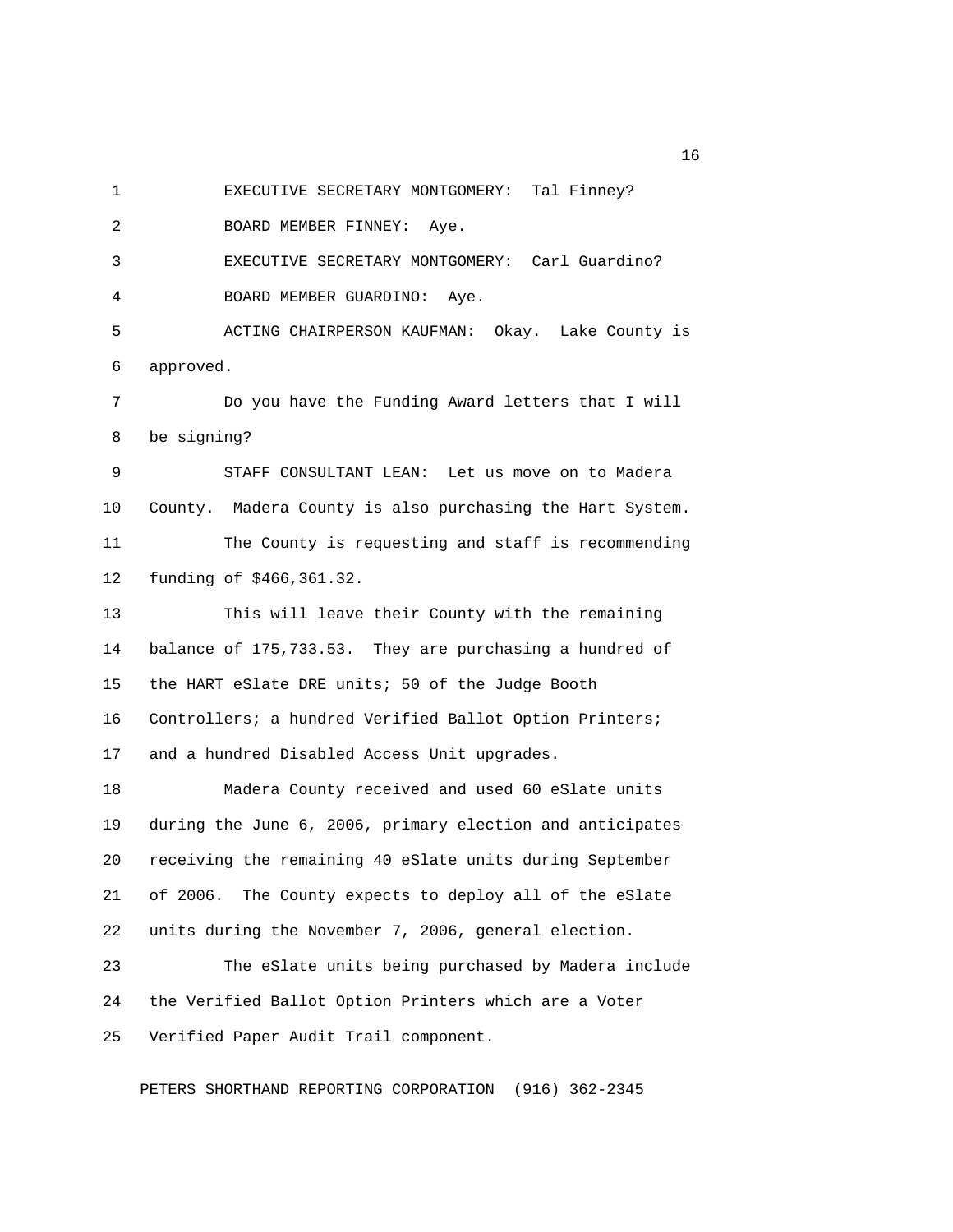1 Madera County's Project Documentation Plan meets 2 the requirements for completeness, and the eSlate and 3 corresponding components are certified for use in 4 California.

 5 Madera County has implemented a blended voting 6 system. Madera will continue to use the existing 7 Mark-A-Vote optical scan voting equipment and will 8 supplement the voting system with a placement of one 9 eSlate DRE unit in every polling place.

10 Madera County believes that the deployment of the 11 eSlate DRE units will bring the county into compliance 12 with the Help America Vote Act and state accessibility 13 requirements.

14 Madera County will also be required to conform 15 with Secretary of State's October 5, 2005, directive, and 16 the County plans to duplicate the Mark-A-Vote ballots -- 17 excuse me. The County plans to duplicate onto the 18 Mark-A-Vote duplicate ballots all votes cast on the eSlate 19 machines using the Disabled Access Unit printout as the 20 ballot image, and thereby enabling all voters -- all votes 21 to be counted on a single tally system.

22 Madera County's principal goal, while modernizing 23 their voting equipment, was to retain a paper-based 24 system, since over 59 percent of their voters vote by 25 absentee ballot.

PETERS SHORTHAND REPORTING CORPORATION (916) 362-2345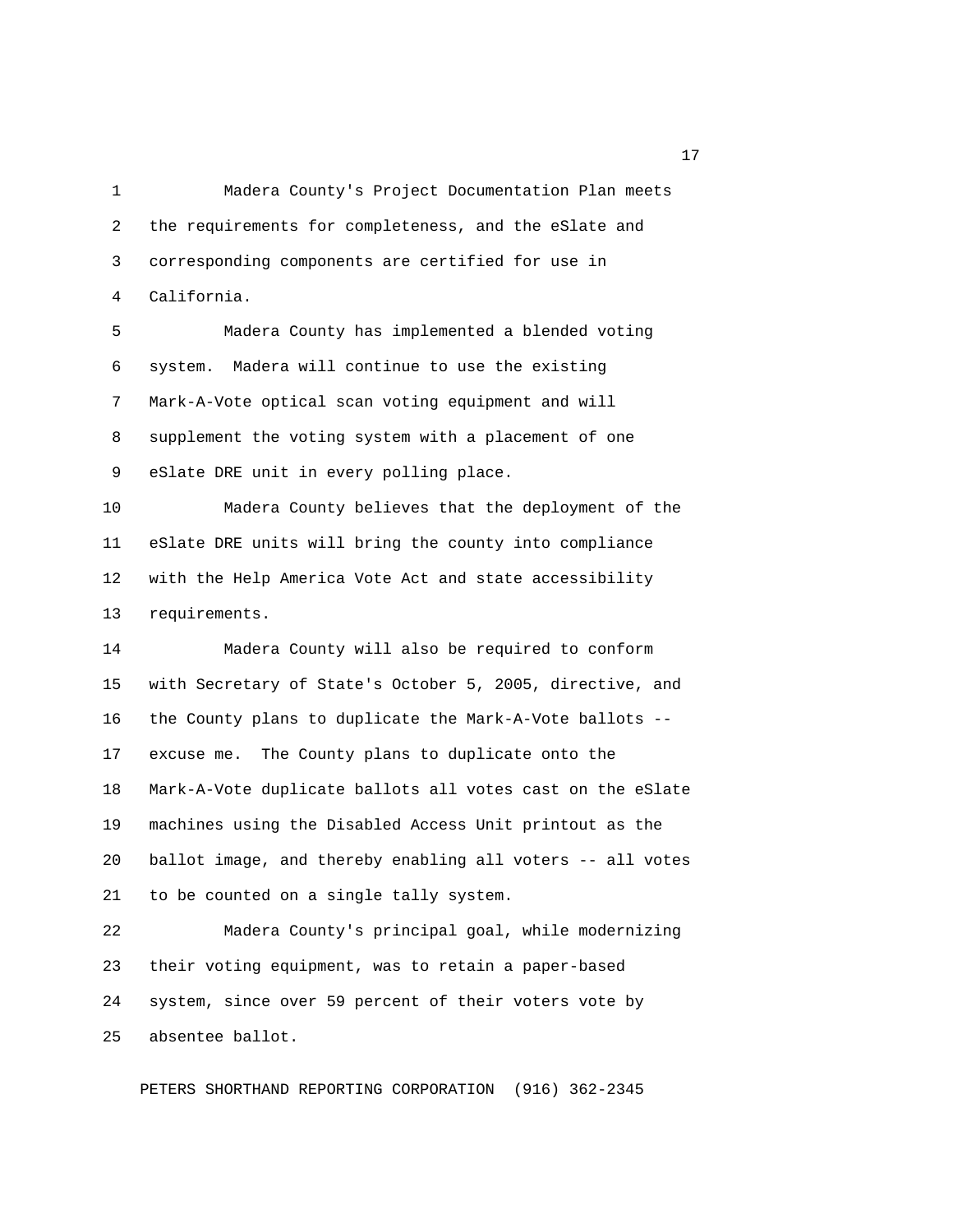1 The County believes that supplementing their 2 existing Mark-A-Vote system is cost-effective and will 3 accommodate the growing absentee ballot trend. 4 The Hart eSlate system will allow voters who are 5 visually impaired or blind to go unassisted at polls and 6 will provide additional language options. The Infusion 7 Voting Software listed in Madera County's contract with 8 Hart has not yet gained certification in California, and 9 is therefore not eligible for reimbursement under 10 Proposition 41. 11 Madera County will only receive VMB payments when 12 it has submitted detail for the certified voting 13 equipment. 14 Please note, staff-proposed Funding Award is based 15 upon allowable reimbursements under Proposition 41 voting 16 equipment hardware and software only. 17 The professional services and extended warranty 18 items listed in the Madera County contract with Hart would 19 not be covered as a reimbursement claim under Proposition 20 41. 21 It is our staff recommendation that Madera 22 County's Documentation Plan be approved and a Funding 23 Award letter be issued in the amount of \$466,361.32. 24 ACTING CHAIRPERSON KAUFMAN: Tal, do you have any 25 questions.

PETERS SHORTHAND REPORTING CORPORATION (916) 362-2345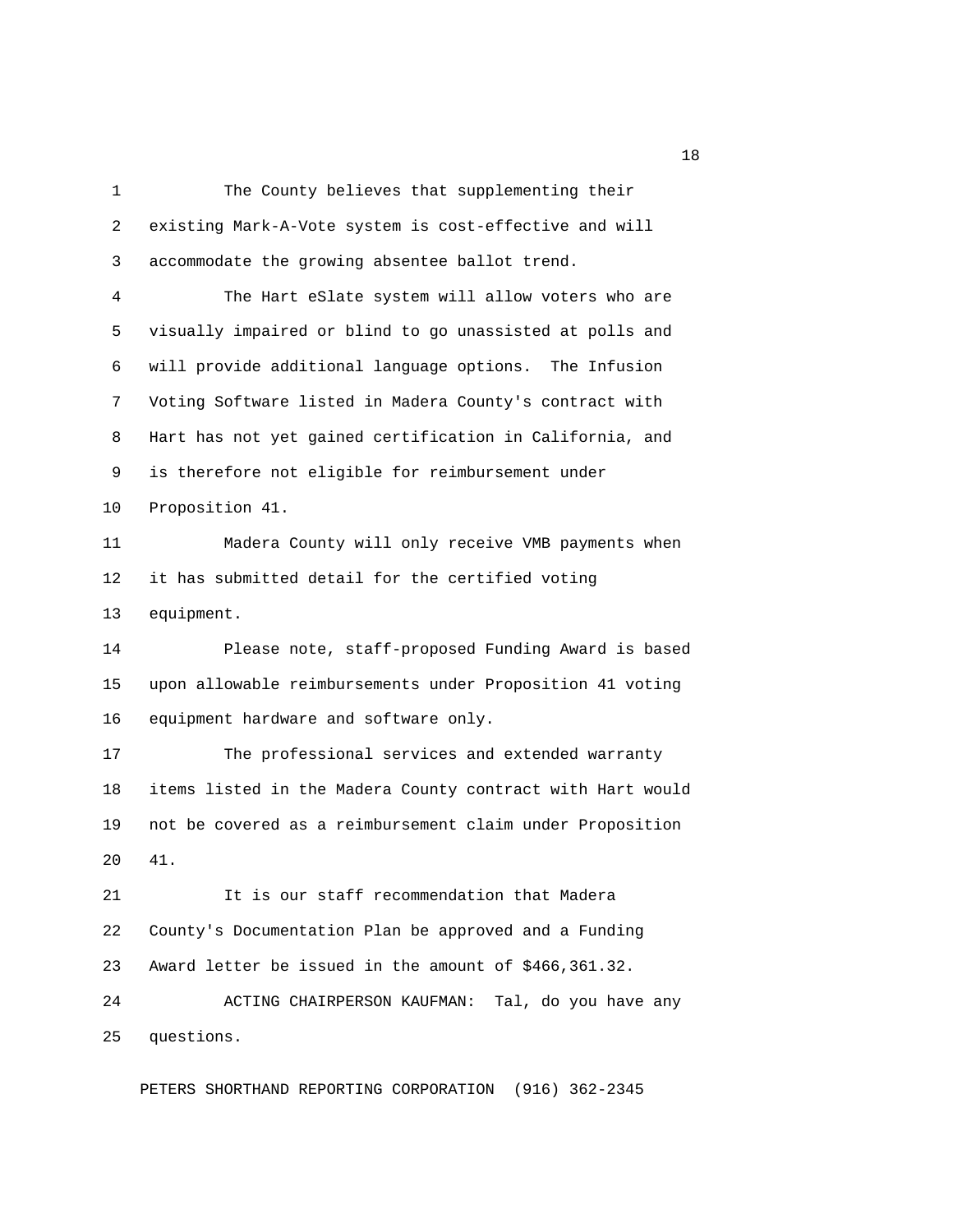1 BOARD MEMBER FINNEY: I don't on this one.

2 ACTING CHAIRPERSON KAUFMAN: John, any questions? 3 CHAIRPERSON PÉREZ: No questions. 4 ACTING CHAIRPERSON KAUFMAN: Okay. Carl? 5 BOARD MEMBER GUARDINO: No, thank you, sir. 6 ACTING CHAIRPERSON KAUFMAN: Okay. Do we have 7 a -- I exhausted my questions in the previous one. 8 Do we have -- 9 CHAIRPERSON PÉREZ: (Unintelligible.) 10 THE REPORTER: What did he say? 11 ACTING CHAIRPERSON KAUFMAN: He -- 12 BOARD MEMBER GUARDINO: I'm happy to second this 13 motion. 14 ACTING CHAIRPERSON KAUFMAN: He moved to approve. 15 Seconded by Carl Guardino. 16 And John said that he was voting to approve it and 17 he was saying goodbye on that one. 18 Let's take a roll call vote. 19 BOARD MEMBER GUARDINO: My second -- my second 20 includes me staying. 21 ACTING CHAIRPERSON KAUFMAN: Okay. 22 EXECUTIVE SECRETARY MONTGOMERY: Okay. 23 John Pérez? 24 ACTING CHAIRPERSON KAUFMAN: He already moved. 25 EXECUTIVE SECRETARY MONTGOMERY: Okay.

PETERS SHORTHAND REPORTING CORPORATION (916) 362-2345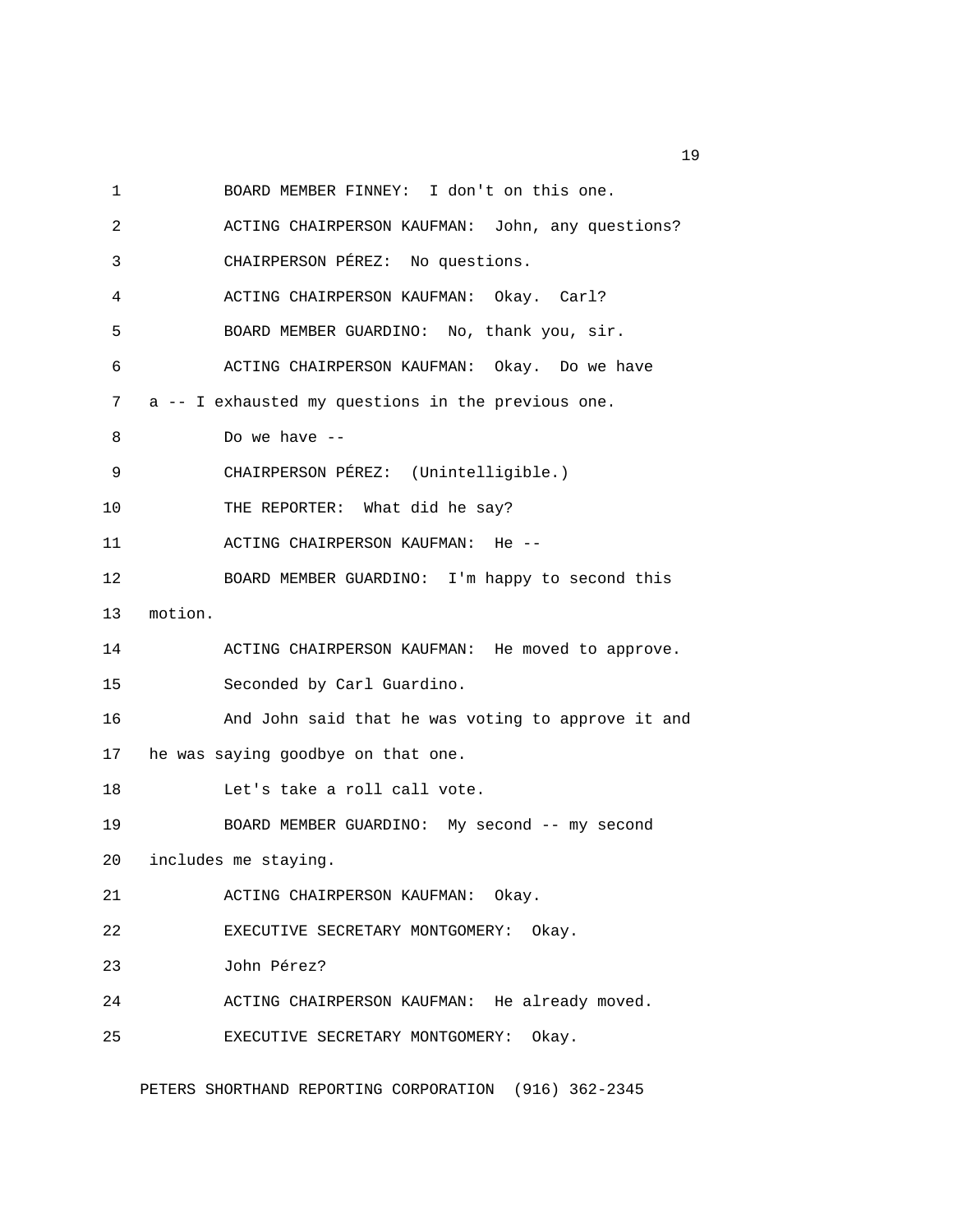1 Stephen Kaufman?

 2 ACTING CHAIRPERSON KAUFMAN: Aye. 3 EXECUTIVE SECRETARY MONTGOMERY: Tal Finney? 4 BOARD MEMBER FINNEY: Aye. 5 EXECUTIVE SECRETARY MONTGOMERY: Carl Guardino? 6 BOARD MEMBER GUARDINO: Aye. 7 ACTING CHAIRPERSON KAUFMAN: Okay. 8 Madera County is approved 4-nothing. 9 And let us move on to Mariposa County, which has a 10 Phase 2 Project Documentation Plan. 11 Four -- four votes nothing. 12 STAFF CONSULTANT LEAN: Oh. 13 BOARD MEMBER FINNEY: The chairman voted and then 14 did he drop off the call? 15 ACTING CHAIRPERSON KAUFMAN: I believe so. They 16 were approved for the amount requested -- 17 BOARD MEMBER FINNEY: So we still have a quorum. 18 ACTING CHAIRPERSON KAUFMAN: -- four votes to 19 zero. 20 STAFF CONSULTANT LEAN: Yes, sir, we have a 21 quorum. 22 ACTING CHAIRPERSON KAUFMAN: We just had a little 23 misunderstanding there. That's all. 24 STAFF CONSULTANT LEAN: Next, we have Mariposa 25 County.

PETERS SHORTHAND REPORTING CORPORATION (916) 362-2345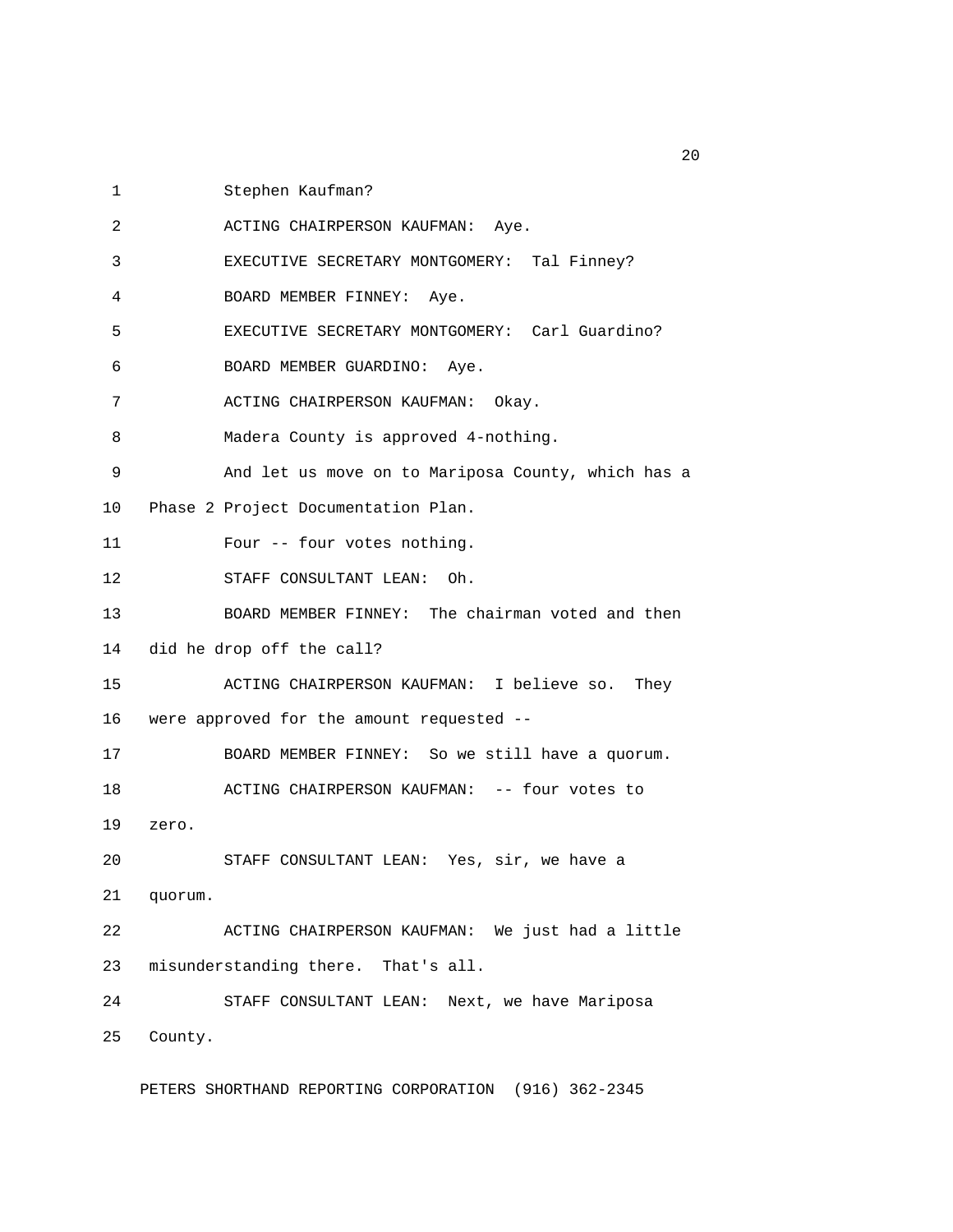1 They are coming forward with their Phase 2 Project 2 Documentation Plan. They have \$46,947.06 left in their 3 allocation.

 4 They are purchasing the Sequoia AVC Edge II, 50 5 units; and the Verivote Printer, 66 units; they are also 6 purchasing the Optech Insight Ballot Tabulator and Optical 7 Scan --

8 THE REPORTER: Excuse me, can you slow down, 9 please. You speed up when you're reading.

10 STAFF CONSULTANT LEAN: Mariposa County has 11 secured its new voting equipment, and this new equipment 12 was used for the was used for the first time during the 13 November 2005 special statewide election.

14 The AVC Edge II DRE units purchased by Mariposa 15 COunty include the VeriVote printers and a Voter Verified 16 Paper Audit Trail component.

17 Mariposa County's Phase 2 Project Documentation 18 Plan meets the requirements for completeness. The Sequoia 19 AVC Edge II DRE, the VeriVote printers, and the Optech 20 Insight units are certified for use in California.

21 At the January 15, 2003 meeting of the Voting 22 Modernization Board, the Board approved Mariposa County's 23 Phase 1 Project Documentation Plan and awarded funding in 24 the amount of \$98,644.12; The county received 25 reimbursement for the purchase of 16 Sequoia Optech Eagle

PETERS SHORTHAND REPORTING CORPORATION (916) 362-2345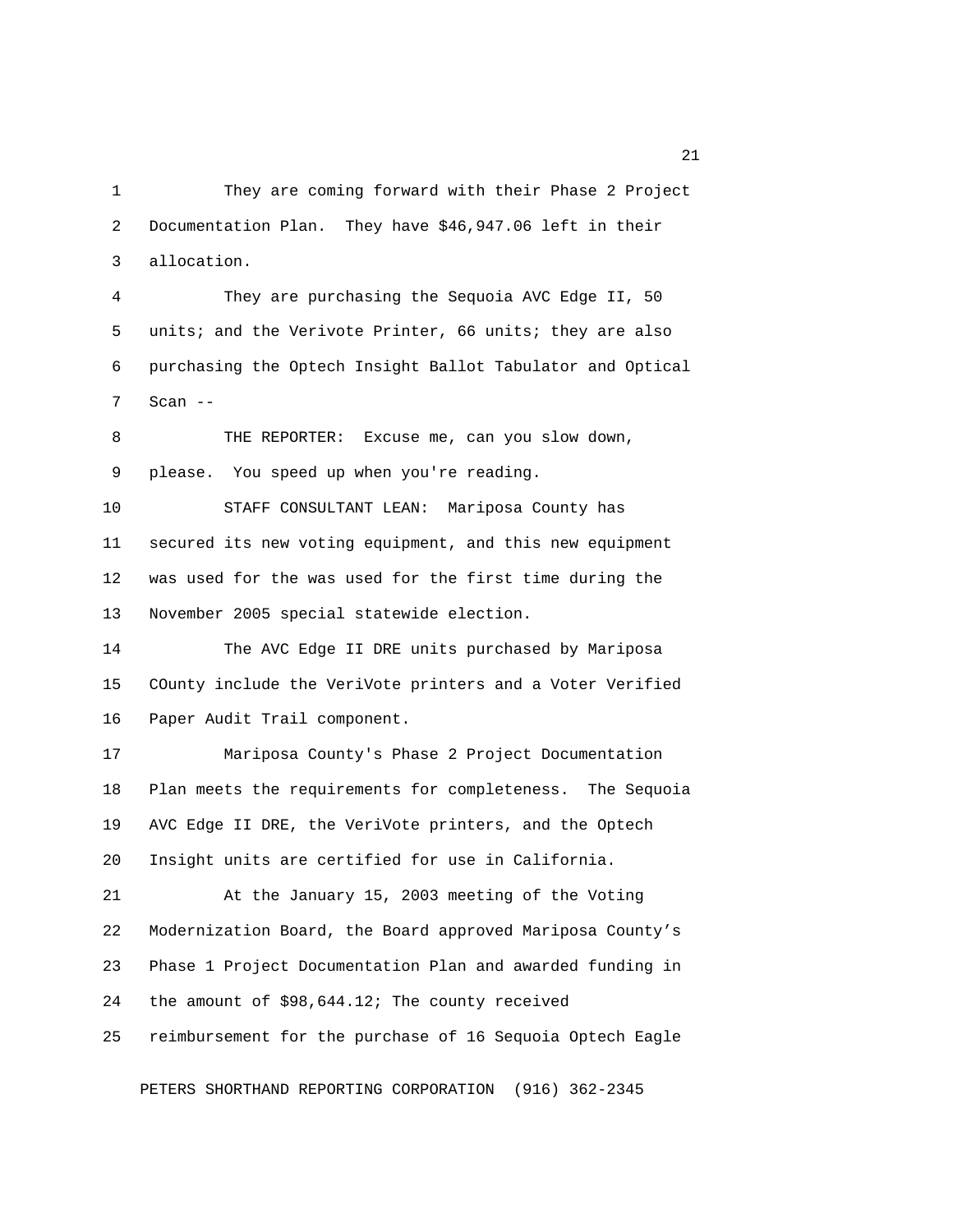1 III-P precinct-based optical scan units.

| 2  | Mariposa County has converted from the Sequoia             |
|----|------------------------------------------------------------|
| 3  | Optech Eagle III-P precinct-based optical scan voting      |
| 4  | system purchased under their Phase 1 and is now fully      |
| 5  | converted to all Direct Recording Electronic (DRE) units   |
| 6  | for their polling places and optical scan units for        |
| 7  | absentee and vote-by-mail ballots. Mariposa County         |
| 8  | implemented their new AVC Edge II DRE voting units during  |
| 9  | the November 8, 2005 Special Statewide Election.           |
| 10 | Mariposa County believes that the deployment of            |
| 11 | DRE units in all polling places will bring the County into |
| 12 | full compliance with the requirements of the Help America  |
| 13 | Vote Act.                                                  |
|    |                                                            |
| 14 | Mariposa will only receive VMB payments once it            |
| 15 | has submitted detailed invoices for its certified voting   |
| 16 | equipment.                                                 |
| 17 | It is our staff recommendation that Mariposa               |
| 18 | County's Phase 2 Project Documentation Plan be approved    |
| 19 | and a Funding Award letter be issued in the amount of      |
| 20 | \$46,947.06.                                               |
| 21 | ACTING CHAIRPERSON KAUFMAN: Thank you Jana.                |
| 22 | Is there any representative from Mariposa County?          |
| 23 | STAFF CONSULTANT LEAN: They are not here.<br>I do          |
| 24 | have their cell phones if you need to get a hold of them.  |
| 25 | ACTING CHAIRPERSON KAUFMAN: I was amiss in asking          |

PETERS SHORTHAND REPORTING CORPORATION (916) 362-2345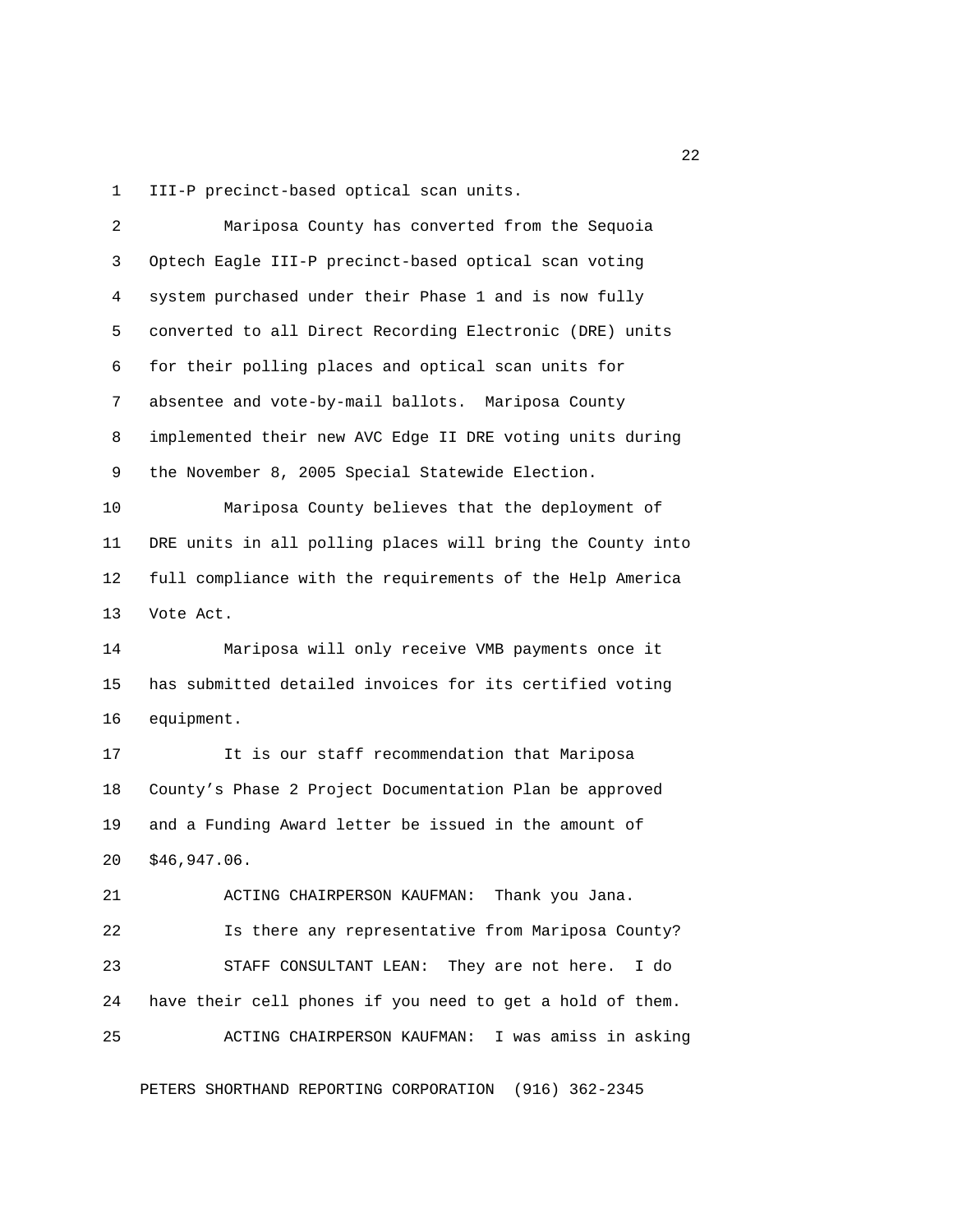1 if anyone was here from Madera County.

 2 STAFF CONSULTANT LEAN: I don't believe so; I do 3 also have their contact information. 4 ACTING CHAIRPERSON KAUFMAN: And just so I'm 5 clear, again, this, unlike the other ones, even though 6 they are going to implement direct recording electronics 7 devices in the polling places and have optical scan units 8 for absentee ballots, because this is all the Sequoia 9 voting system that uses a method of counting the votes 10 compatible to both, we don't have that blended voting 11 system. 12 OVSTA DIRECTOR McDANNOLD: This would not be a 13 blended voting system. This is, in fact, a system that 14 was tested and certified as a complete system of all these 15 components. 16 ACTING CHAIRPERSON KAUFMAN: Thank you Bruce. 17 Tal, any questions? 18 BOARD MEMBER FINNEY: No questions on this one. 19 ACTING CHAIRPERSON KAUFMAN: Mr. Chair, are you 20 still on the phone? We're not sure if you're coming or 21 going. 22 BOARD MEMBER FINNEY: I think he dropped off. 23 ACTING CHAIRPERSON KAUFMAN: I guess not. 24 Carl, any questions? 25 BOARD MEMBER GUARDINO: No questions. And I think

PETERS SHORTHAND REPORTING CORPORATION (916) 362-2345

23 and 23 and 23 and 23 and 23 and 23 and 23 and 23 and 23 and 23 and 23 and 23 and 23 and 23 and 23 and 23 and 23 and 23 and 23 and 23 and 23 and 23 and 24 and 25 and 25 and 26 and 26 and 26 and 26 and 26 and 26 and 26 an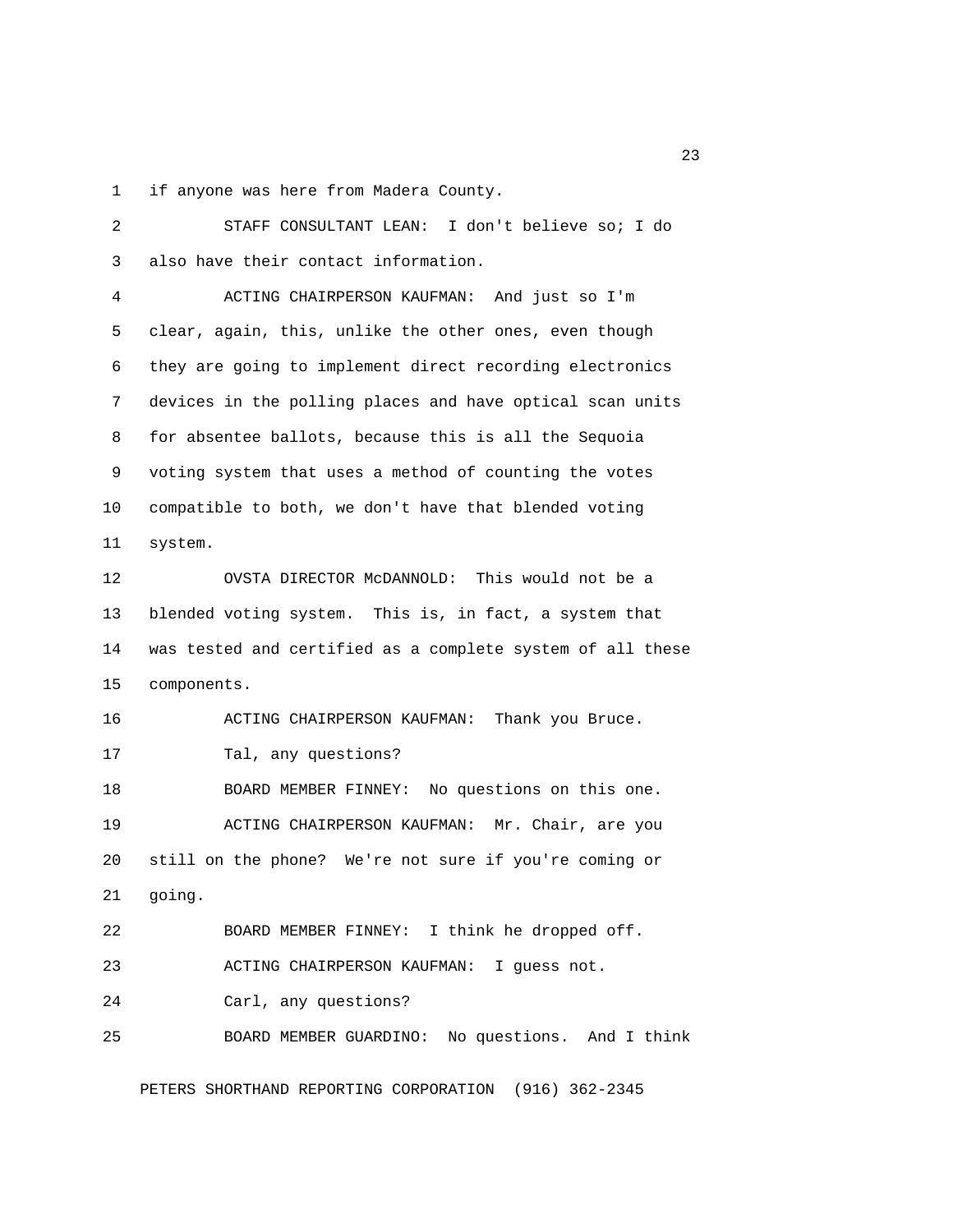1 he was going. I think he made that clear on this item.

 2 ACTING CHAIRPERSON KAUFMAN: Okay. 3 All right. So do we have a motion to approve 4 Mariposa County's Phase 2 Project Documentation Plan? 5 BOARD MEMBER FINNEY: I will motion. I will move, 6 I mean. 7 ACTING CHAIRPERSON KAUFMAN: Carl, second? 8 BOARD MEMBER GUARDINO: Yes. 9 ACTING CHAIRPERSON KAUFMAN: All right. 10 EXECUTIVE SECRETARY MONTGOMERY: Stephen Kaufman? 11 ACTING CHAIRPERSON KAUFMAN: Aye. 12 EXECUTIVE SECRETARY MONTGOMERY: Tal Finney? 13 BOARD MEMBER FINNEY: Aye. 14 EXECUTIVE SECRETARY MONTGOMERY: Carl Guardino? 15 BOARD MEMBER GUARDINO: Aye. 16 ACTING CHAIRPERSON KAUFMAN: Okay. 17 Congratulations to Mariposa County. 18 Next on the list is San Mateo County. 19 Jana? 20 STAFF CONSULTANT LEAN: San Mateo County is 21 purchasing the Hart Intercivic eSlate DRE units. Staff is 22 recommending funding for \$4,569,941.98, which is their 23 full VMB allocation. 24 They are purchasing 2,100 eSlate units; 225 Judge 25 Booth Controller units; 2,100 verified -- sorry.

PETERS SHORTHAND REPORTING CORPORATION (916) 362-2345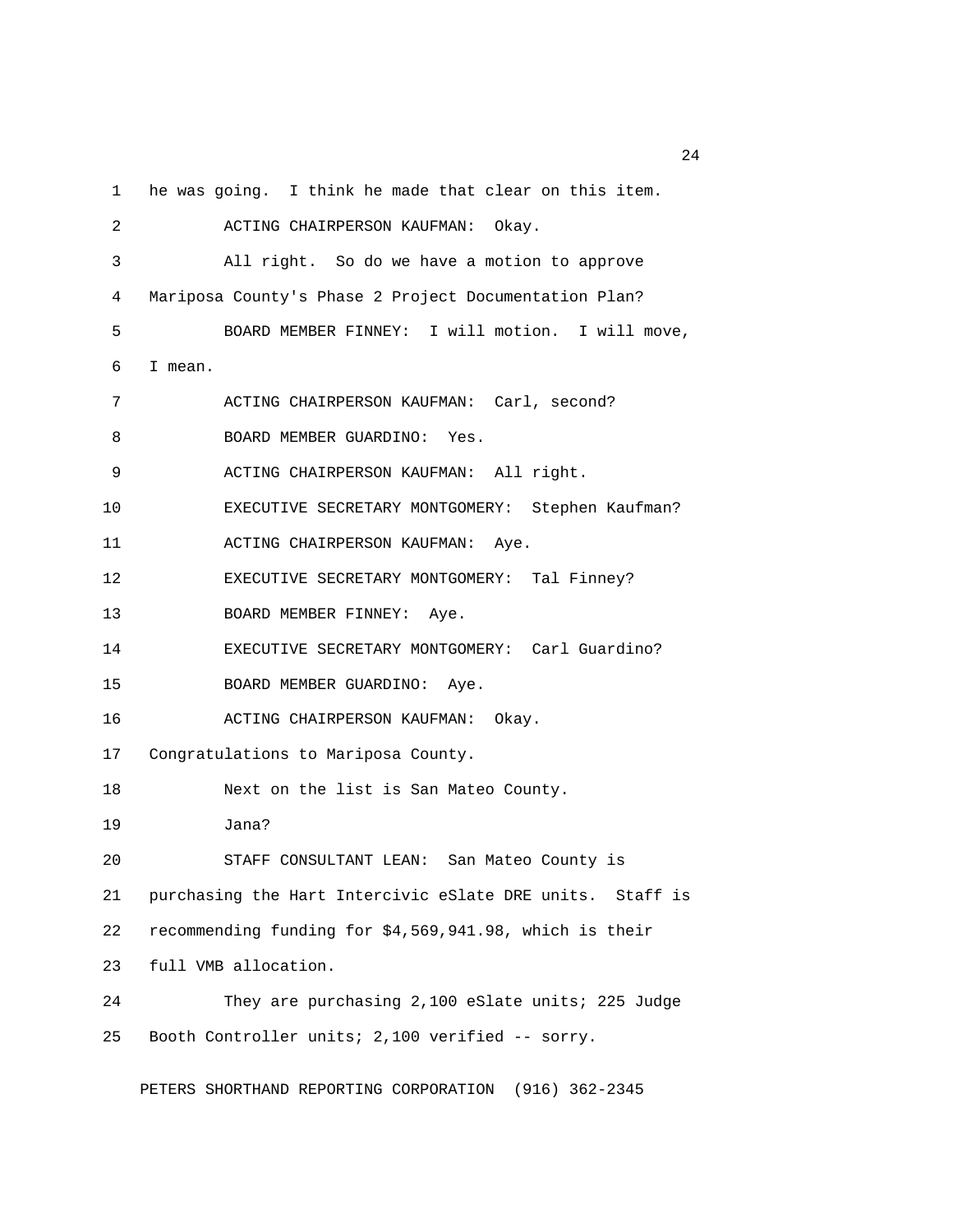1 ACTING CHAIRPERSON KAUFMAN: VBO.

 2 STAFF CONSULTANT LEAN: VBO printers; and 225 3 Disabled Access Unit upgrades.

 4 San Mateo County anticipates receiving its new 5 voting equipment between late-August 2006 and mid-October 6 2006. The County plans to begin using this equipment in 7 the November 7, 2006, general election.

 8 The Hart eSlate units being purchased by San Mateo 9 County include the Verified Ballot Option Printers, which 10 is a Voter Verified Paper Audit Trail component.

11 San Mateo County's Project Documentation Package 12 meets the requirements for completeness. The eSlate and 13 corresponding components are certified for use in 14 California.

15 San Mateo County began comprehensively researching 16 a replacement to their optical scan voting system in 2004. 17 San Mateo County will be converting from the ES&S Optech 18 III-P Eagle optical scan voting system. The County will 19 be fully converting to DRE technology and will be using 20 only DRE units for polling places in all future elections. 21 During the June 6, 2006, Primary Election, the County 22 successfully conducted a limited deployment of 28 leased 23 eSlate units at nine regional early voting centers, and 24 the eSlate units were very well received by the voters who 25 used them.

PETERS SHORTHAND REPORTING CORPORATION (916) 362-2345

25 and 25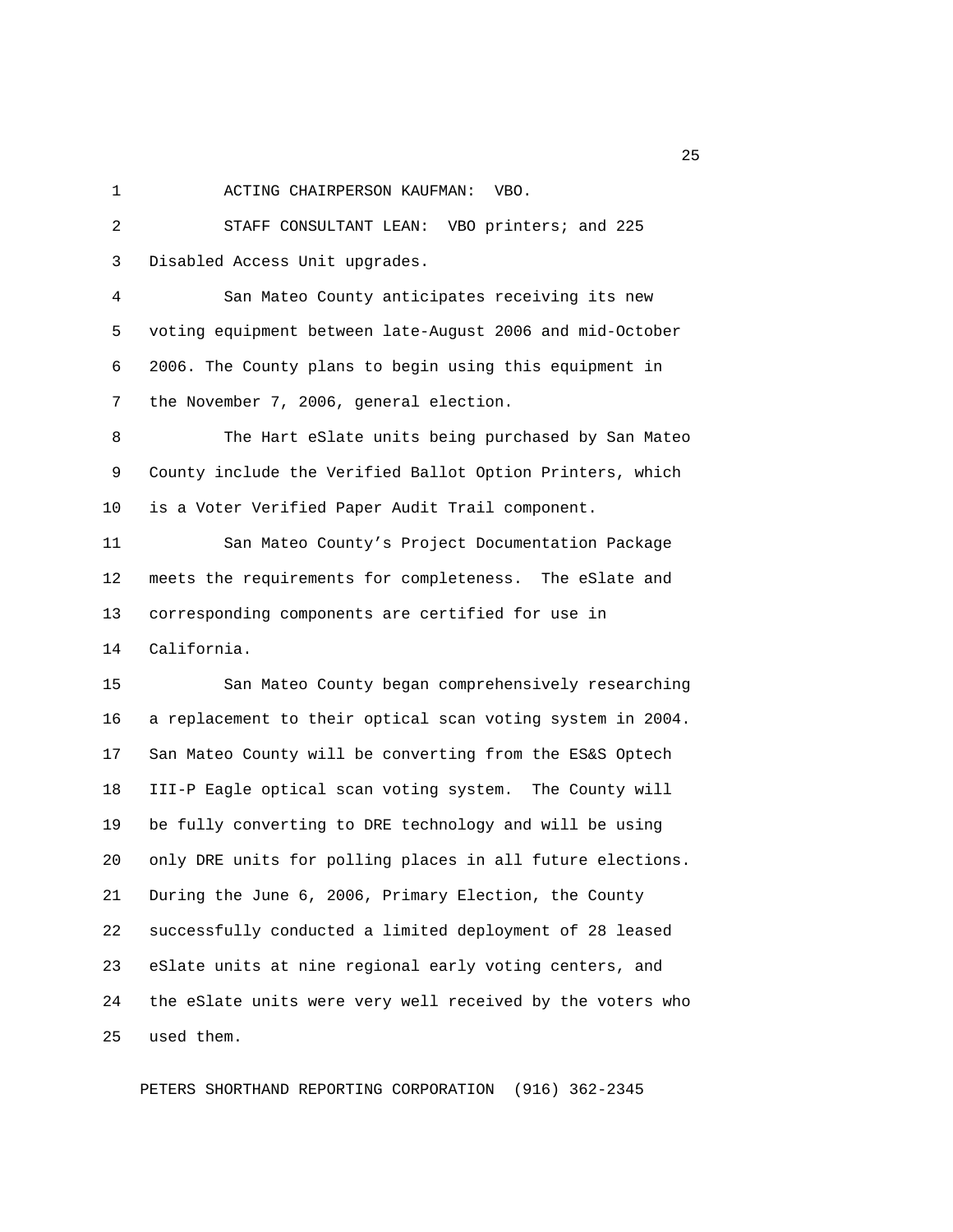1 San Mateo County plans to deploy the new e-Slate 2 DREs at all 472 polling places so that there will be one 3 fully accessible unit at each polling site during the 4 November 7, 2006, General Election.

 5 The County also plans to deploy a small number of 6 eSlate units at two early voting centers. San Mateo County 7 believes that the deployment of DRE units in all polling 8 places will bring the county into full compliance with the 9 requirements of the Help America Vote Act.

10 The County plans to increase the number of poll 11 workers per polling location, and the poll worker training 12 will be enhanced to stress the importance of understanding 13 how to operate and troubleshoot the systems to facilitate 14 the county's voters' comfort and confidence in using the 15 new voting system.

16 Please note that any costs associated with the 17 eRegistry voter management system software listed under 18 system software expense will not be allowable for 19 reimbursement under Proposition 41, as the software is not 20 currently certified for use in California.

21 San Mateo County will only receive VMB payments 22 once it has submitted detailed invoices for its certified 23 voting equipment. Please note that the staff-proposed 24 Funding Award is based upon allowable reimbursement under 25 Proposition 41 for voting equipment hardware and software

PETERS SHORTHAND REPORTING CORPORATION (916) 362-2345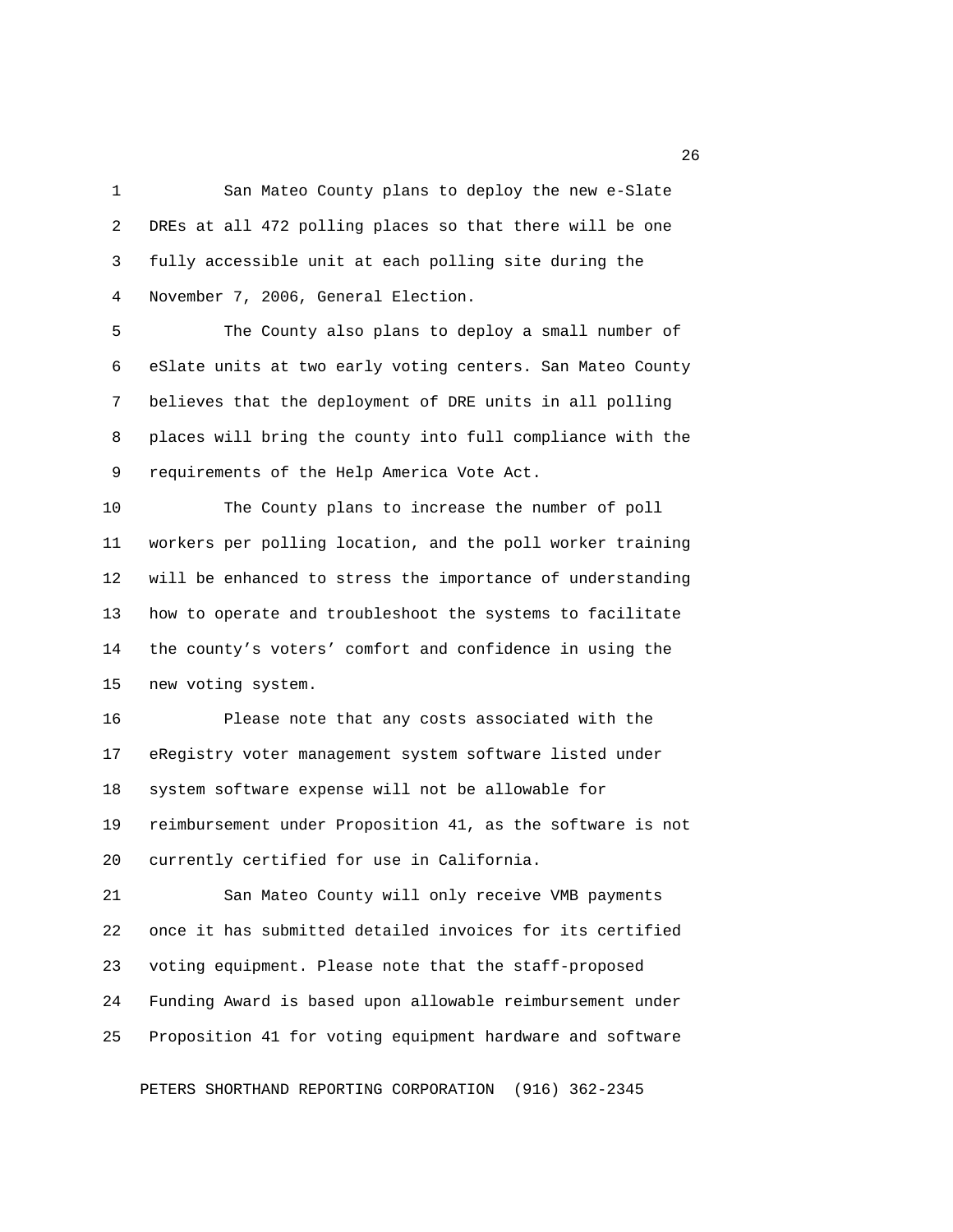1 only. The professional services and optional extended 2 warranty line items listed in the San Mateo County 3 contract with Hart InterCivic would not be covered as a 4 reimbursable claim under Proposition 41. 5 It is our recommendation that San Mateo County's 6 Project Documentation Plan be approved and a Funding Award 7 letter be issued in the amount of \$4,569,941.98. 8 I do believe we have a representative from San 9 Mateo here. 10 ACTING CHAIRPERSON KAUFMAN: Okay. 11 Sir, why don't you come up to the podium if there 12 is anything else you would like to add to the staff 13 report. And if you could please introduce yourself. 14 MR. TOM: Yes. Thank you very much. 15 My name is David Tom. I'm the elections manager 16 for the County of San Mateo. 17 ACTING CHAIRPERSON KAUFMAN: Thank you for coming. 18 MR. TOM: Thank you. 19 I just want to make a correction. Please be clear 20 that we are purchasing 525 of the JBCs and also 525 of the 21 DAU units that are disabled -- disabled assistance 22 devices. But it's written on the report. So I just want 23 to make that clear. 24 And I appreciate the Board for considering our 25 application.

PETERS SHORTHAND REPORTING CORPORATION (916) 362-2345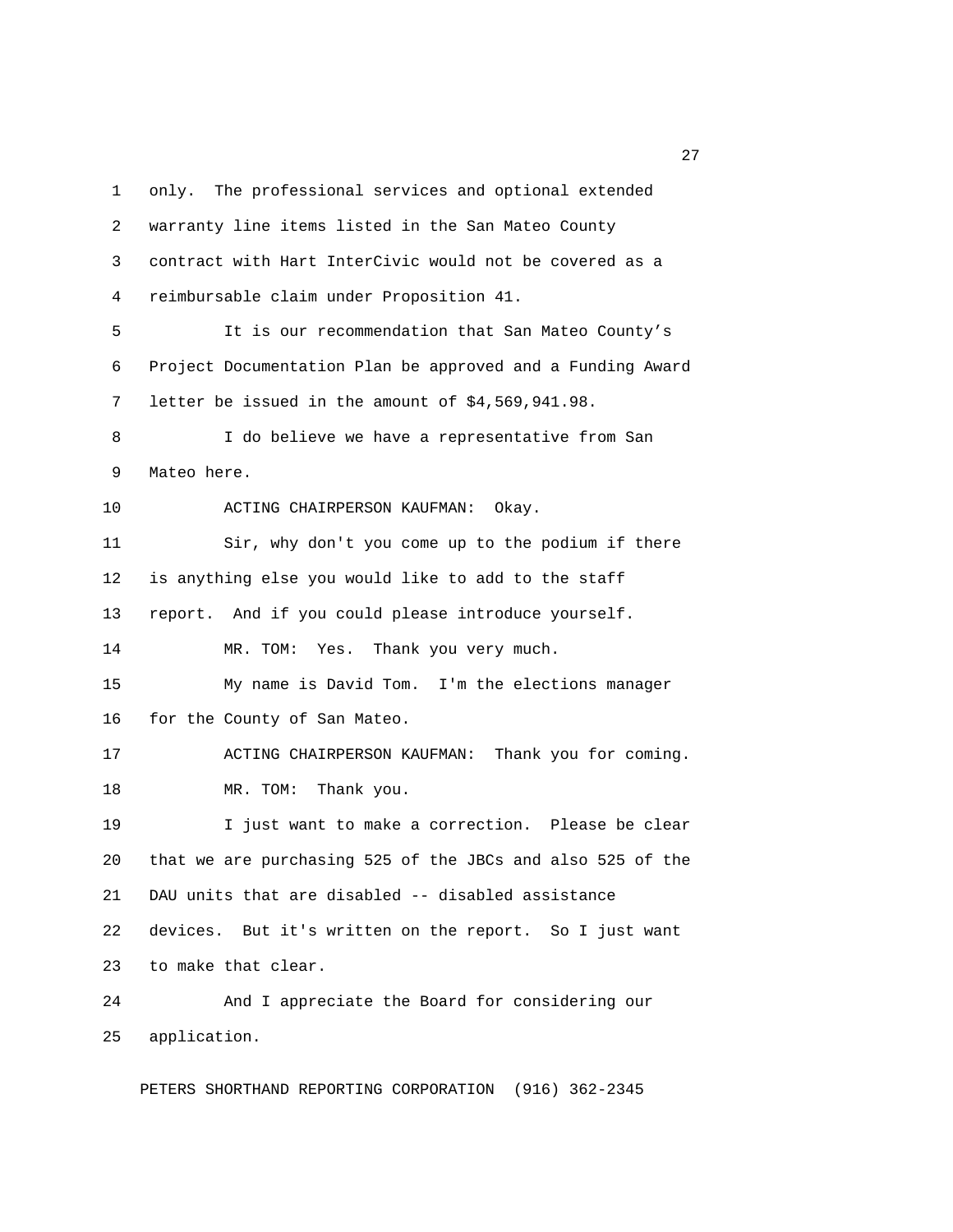1 ACTING CHAIRPERSON KAUFMAN: Okay.

| 2  | Tal, do you have any questions?                       |
|----|-------------------------------------------------------|
| 3  | BOARD MEMBER FINNEY: No, I don't.                     |
| 4  | ACTING CHAIRPERSON KAUFMAN: Okay.                     |
| 5  | Carl?                                                 |
| 6  | BOARD MEMBER GUARDINO: No, I don't. Thank you.        |
| 7  | ACTING CHAIRPERSON KAUFMAN: Okay. Well, then,         |
| 8  | with that, do we have a motion to approve the staff   |
| 9  | recommendation?                                       |
| 10 | BOARD MEMBER FINNEY: If Carl wants to move this       |
| 11 | one?                                                  |
| 12 | BOARD MEMBER GUARDINO: I would be happy to.           |
| 13 | I move staff's recommendation.                        |
| 14 | BOARD MEMBER FINNEY: Okay. I will second it.          |
| 15 | ACTING CHAIRPERSON KAUFMAN: Okay. Great.              |
| 16 | EXECUTIVE SECRETARY MONTGOMERY: Stephen Kaufman?      |
| 17 | ACTING CHAIRPERSON KAUFMAN: Aye.                      |
| 18 | EXECUTIVE SECRETARY MONTGOMERY: Tal Finney?           |
| 19 | BOARD MEMBER FINNEY: Aye.                             |
| 20 | EXECUTIVE SECRETARY MONTGOMERY: Carl Guardino?        |
| 21 | BOARD MEMBER GUARDINO:<br>Aye.                        |
| 22 | ACTING CHAIRPERSON KAUFMAN:<br>Great.                 |
| 23 | Congratulations, San Mateo County.                    |
| 24 | Good luck with your new equipment.                    |
| 25 | Let's move on to Sonoma County.                       |
|    | PETERS SHORTHAND REPORTING CORPORATION (916) 362-2345 |

<u>28</u> and 28 and 28 and 28 and 28 and 28 and 28 and 28 and 28 and 28 and 28 and 28 and 28 and 28 and 28 and 28 and 28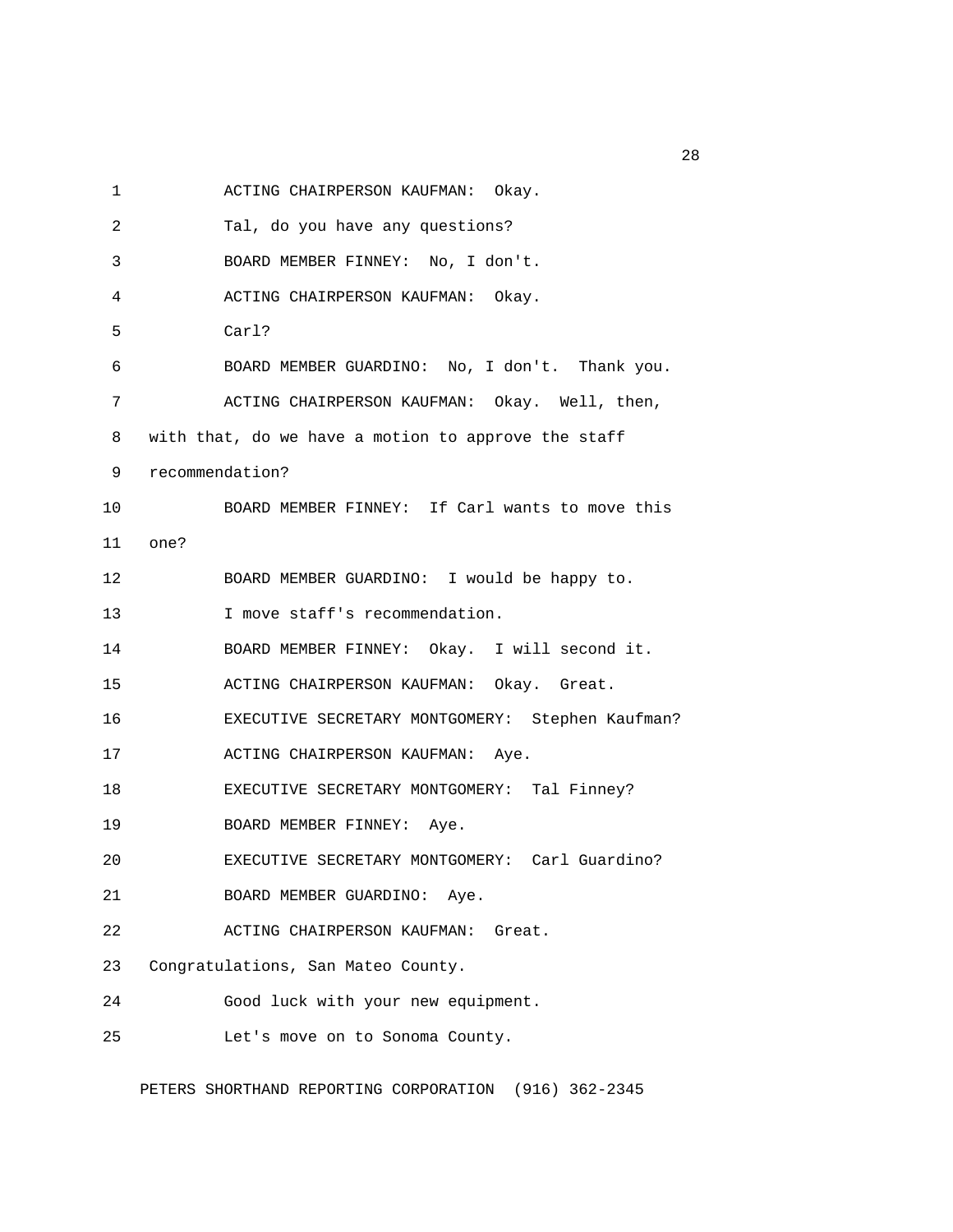1 STAFF CONSULTANT LEAN: Sonoma County is also 2 purchasing the Hart eSlate units.

 3 Staff is recommending a Funding Award of 4 \$2,880,074.40, which will leave them with the remaining 5 allocation, \$389 -- sorry. 389,699.45.

 6 They are purchasing 700 of the eSlate units; 350 7 of the Judge Booth Controllers; 700 of the VBO printers; 8 and 700 of the Disabled Access Unit upgrades.

 9 Sonoma County received and used 350 eSlate units 10 during the June 6, 2006 Primary Election and anticipates 11 receiving the remaining 350 eSlate units prior to the 12 November 7, 2006 General Election.

13 The Hart eSlate units being purchased by Sonoma 14 County include the VBO printers, which are a Voter 15 Verified Paper Audit Trail component.

16 Sonoma County's Project Documentation Plan meets 17 the requirements for completeness, and the eSlates and 18 corresponding components are certified for use in 19 California.

20 Sonoma County has implemented a blended system. 21 Sonoma County will continue to use its existing 22 Mark-A-Vote optical scan voting equipment and will 23 supplement the voting system with the placement of one 24 eSlate DRE unit in every polling place in the county. 25 Sonoma County believes that the deployment of eSlate DRE

PETERS SHORTHAND REPORTING CORPORATION (916) 362-2345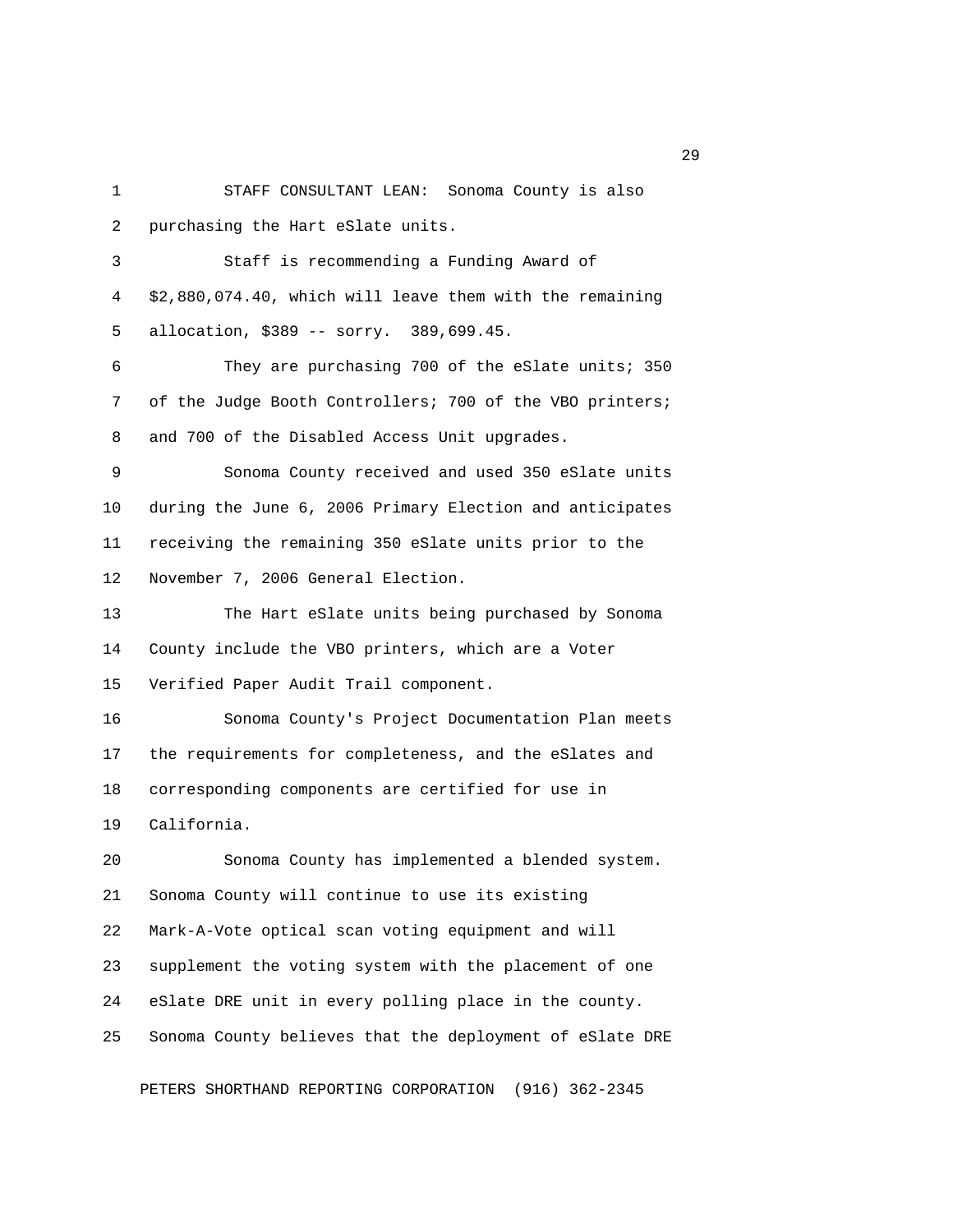1 units will bring the County into compliance with the Help 2 America Vote Act and the state accessibility requirements. 3 While Sonoma County has up to 350 polling places 4 in a major election, the County is purchasing the 5 additional 350 eSlate units to allow for testing, 6 programming, precinct officer training, and equipment 7 delivery when there are back-to-back elections. 8 Sonoma County will be required to conform to the 9 Secretary of State's October 5, 2005, directive regarding 10 requirements for voting systems. 11 The County plans to duplicate onto Mark-A-Vote 12 duplicate ballots all votes cast on the eSlate machines. 13 Sonoma County's initial phase in modernizing their 14 voting equipment will allow the County to maintain their 15 paper-based optical scan system to assist in accommodating 16 their ever-growing absentee voter population while 17 adhering to state and federal accessibility requirements. 18 Sonoma County had over 70% of its ballots cast via 19 absentee ballot in the June 2006 Primary. 20 Sonoma County is currently developing a 21 comprehensive voter outreach plan to target voters with 22 disabilities and a plan to educate all voters in the 23 county about the availability and use of the new eSlate

24 DRE equipment.

25 Sonoma County's project plan explicitly states

PETERS SHORTHAND REPORTING CORPORATION (916) 362-2345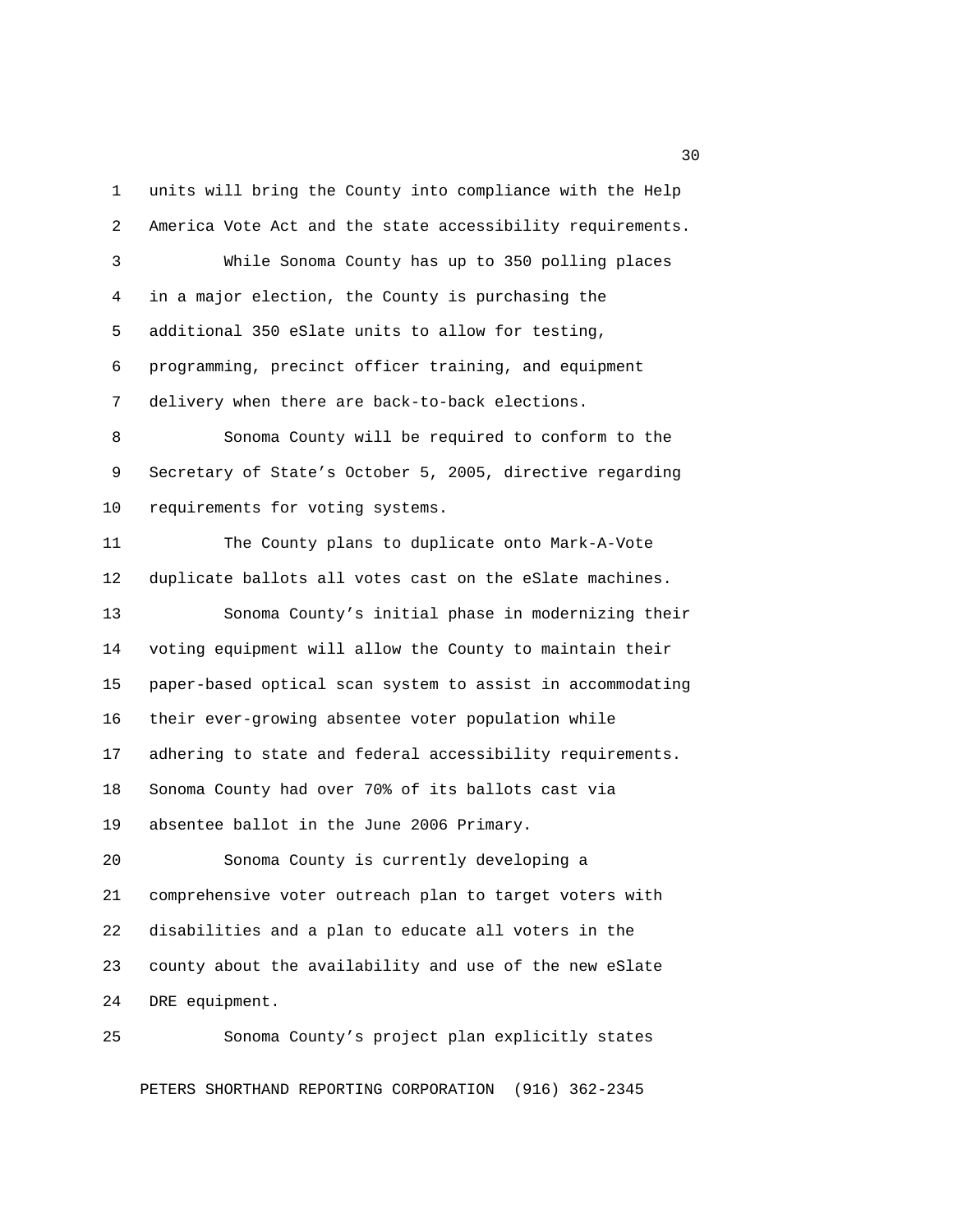1 that it is the county's desire and intention that the 2 remaining Proposition 41 allocation continue to be 3 available to Sonoma County for future voting system 4 modernization plans.

 5 Sonoma County will only receive VMB payments once 6 it has submitted detailed invoices for its certified 7 voting equipment. Please note that the staff-proposed 8 Funding Award is based upon allowable reimbursement Under 9 Proposition 41 for voting equipment hardware and software 10 only. The professional services, initial annual fee, and 11 optional extended warranty line items listed in the Sonoma 12 County contract with Hart InterCivic would not be covered 13 as a reimbursable claim under Proposition 41.

14 It is our recommendation that Sonoma County's 15 Project Documentation Plan be approved and a Funding Award 16 letter be issued in the amount of \$2,880,074.40.

17 ACTING CHAIRPERSON KAUFMAN: Do we have a 18 representative from Sonoma County here?

19 STAFF CONSULTANT LEAN: Yes, we do.

20 Would you please introduce yourself.

21 MS. ACOSTA: I'm Elizabeth Acosta. I'm the

22 elections manager at Sonoma County. And with me today is 23 also Celia Peterson. She's our accounting manager, so if 24 you have questions, we're available.

25 ACTING CHAIRPERSON KAUFMAN: Thank you.

PETERS SHORTHAND REPORTING CORPORATION (916) 362-2345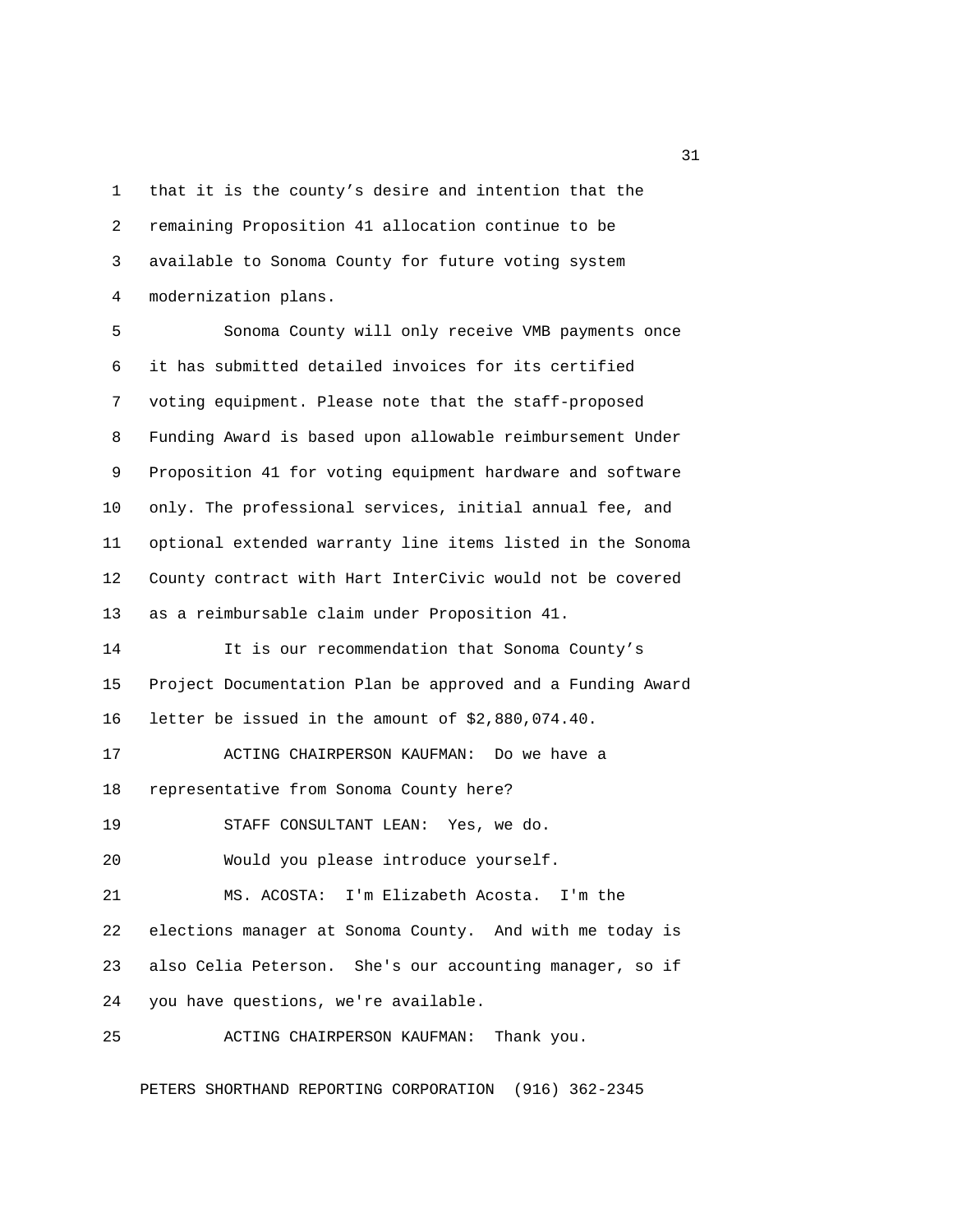1 Mr. Finney, did you have any questions?

| 2  | BOARD MEMBER FINNEY: Just a statement that your              |
|----|--------------------------------------------------------------|
| 3  | absentee count is amazing. Very impressive. I used to        |
| 4  | work up there.                                               |
| 5  | So I would like to make this motion.                         |
| 6  | BOARD MEMBER GUARDINO: I'm going to second the               |
| 7  | motion, and then I have to step away for a second. So I      |
| 8  | second this as well as vote.                                 |
| 9  | I will be right back.                                        |
| 10 | ACTING CHAIRPERSON KAUFMAN: Okay. You just have.             |
| 11 | BOARD MEMBER GUARDINO: Thank you.                            |
| 12 | ACTING CHAIRPERSON KAUFMAN: Katherine, do you                |
|    | 13 want to take the roll call, recognizing that Mr. Guardino |
| 14 | has already voted?                                           |
| 15 | EXECUTIVE SECRETARY MONTGOMERY: Yes.                         |
| 16 | Stephen Kaufman?                                             |
| 17 | ACTING CHAIRPERSON KAUFMAN: Aye.                             |
| 18 | EXECUTIVE SECRETARY MONTGOMERY: Tal Finney?                  |
| 19 | BOARD MEMBER FINNEY: Aye.                                    |
| 20 | ACTING CHAIRPERSON KAUFMAN: And an "aye" for Mr.             |
| 21 | Guardino.                                                    |
| 22 | BOARD MEMBER FINNEY: Congratulations.                        |
| 23 | ACTING CHAIRPERSON KAUFMAN: We are approving --              |
| 24 | congratulations to Sonoma. And congratulations to Tal,       |
| 25 | since he used to work there.                                 |

PETERS SHORTHAND REPORTING CORPORATION (916) 362-2345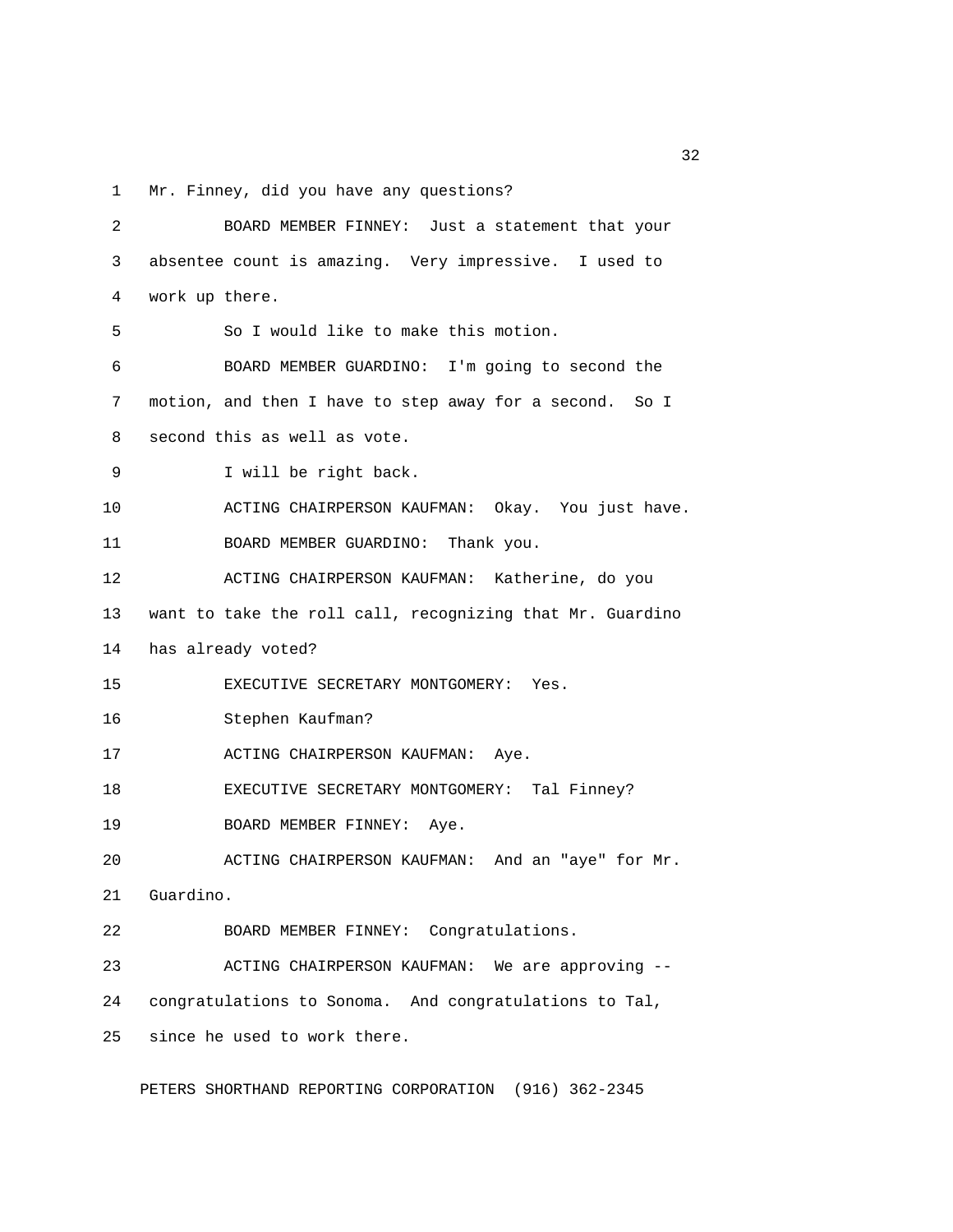1 Okay. Let us move on to Item No. 6 on our agenda, 2 which is a change to the approved project documentation 3 plan for the City and County of San Francisco. 4 Carl, are you still on the line? 5 BOARD MEMBER FINNEY: He stepped away for a bit. 6 ACTING CHAIRPERSON KAUFMAN: Let's go forward with 7 the staff report, and hopefully we'll have a quorum to 8 vote. 9 STAFF CONSULTANT LEAN: The City and County of San 10 Francisco is coming back to the Board. 11 They purchased the ES&S AutoMARK Voter Assist 12 Terminals, 565 units. 13 At the May 25, 2006, meeting of the Board, the 14 Board approved San Francisco County's Phase 2 Project 15 Documentation Plan and awarded funding for the 16 reimbursement of the County's purchase of these units. 17 However, San Francisco County's project cost did 18 not include the amount that they would be charged for 19 state and local sales taxes. The additional costs for 20 sales taxes amounts to \$297,077.37. 21 San Francisco County is requesting the voting 22 Modernization Board to approve the change to their 23 existing Phase 2 Project Documentation Plan to include the 24 funding for the total amount of sales tax required to be 25 paid on their new voting equipment.

PETERS SHORTHAND REPORTING CORPORATION (916) 362-2345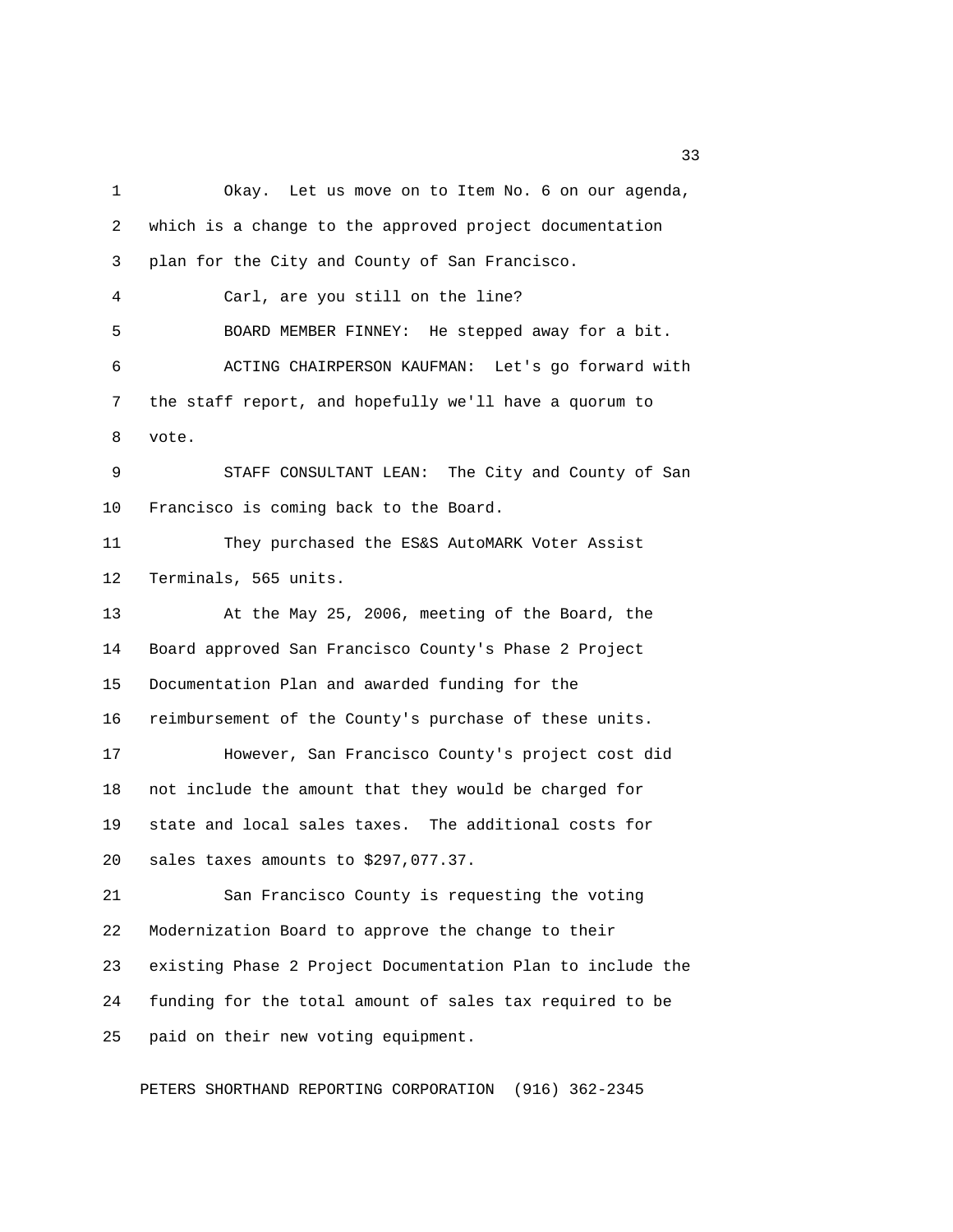1 So it is our staff recommendation, the San 2 Francisco's change to their approved Phase 2 Project 3 Documentation Plan be approved and a new Funding Award 4 letter be issued in the amount of \$2,615,503.93. 5 ACTING CHAIRPERSON KAUFMAN: Carl, are you back 6 with us? 7 Is there anyone from San Francisco here to comment 8 on this? 9 Yes. Mr. Arntz, I understand, you are present. 10 MR. ARNTZ: John Arntz, elections in San 11 Francisco. 12 The reason we have to come back with the sales tax 13 is when the Board of Supervisors in San Francisco passed 14 the resolution authorizing the Department to receive the 15 grant funding, they just did the cost of the equipment; 16 they didn't come up with the sales tax. 17 And so according to our rules, in the city, we 18 cannot just get the tax money without coming back here 19 with a resolution. That's why we have to come back for 20 this. 21 ACTING CHAIRPERSON KAUFMAN: Okay. And Jana, just 22 to clarify something, there's certainly nothing unusual 23 about this other than it's being done in two pieces. 24 We've always paid sales tax before? 25 STAFF CONSULTANT LEAN: That's correct.

PETERS SHORTHAND REPORTING CORPORATION (916) 362-2345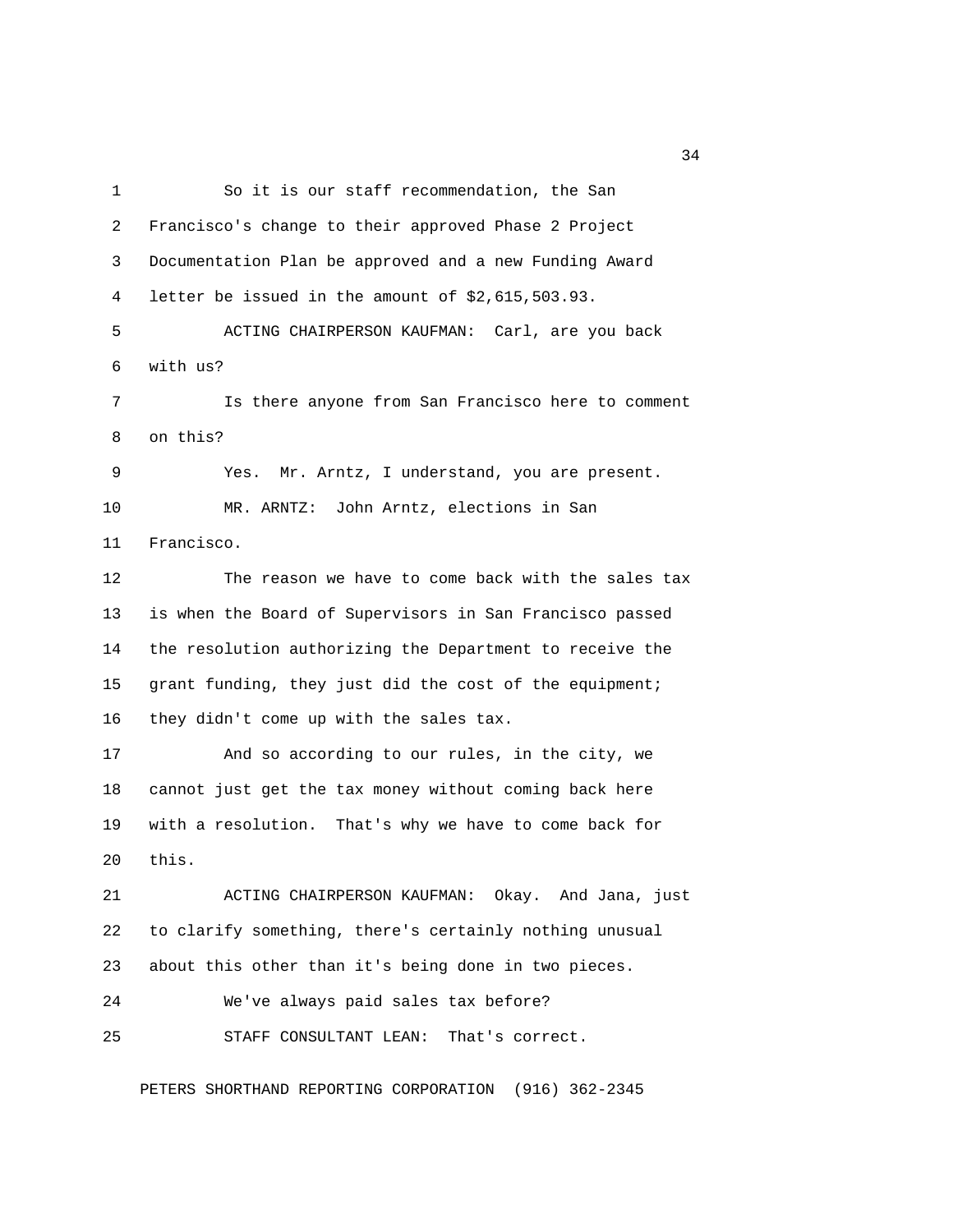1 ACTING CHAIRPERSON KAUFMAN: Okay.

 2 Tal, did you have any questions of Mr. Arntz? 3 BOARD MEMBER FINNEY: Just the one you asked. 4 ACTING CHAIRPERSON KAUFMAN: Okay. Thank you. 5 Carl? 6 Not back yet. 7 Why don't we do this -- 8 BOARD MEMBER GUARDINO: No questions. 9 ACTING CHAIRPERSON KAUFMAN: Okay. You are back. 10 BOARD MEMBER GUARDINO: Yes, I am. 11 BOARD MEMBER FINNEY: I will move approval of the 12 staff recommendation. 13 BOARD MEMBER GUARDINO: I will second that motion. 14 EXECUTIVE SECRETARY MONTGOMERY: Stephen Kaufman? 15 ACTING CHAIRPERSON KAUFMAN: Aye. 16 EXECUTIVE SECRETARY MONTGOMERY: Tal Finney? 17 BOARD MEMBER FINNEY: Aye. 18 EXECUTIVE SECRETARY MONTGOMERY: Carl Guardino. 19 BOARD MEMBER GUARDINO: Aye. 20 ACTING CHAIRPERSON KAUFMAN: Okay. You should now 21 be completely taken care of, San Francisco. So 22 congratulations again. 23 Let us move to Item 7 on our agenda, which is the 24 quarterly status report on counties, the list of who's on 25 board and who's not.

PETERS SHORTHAND REPORTING CORPORATION (916) 362-2345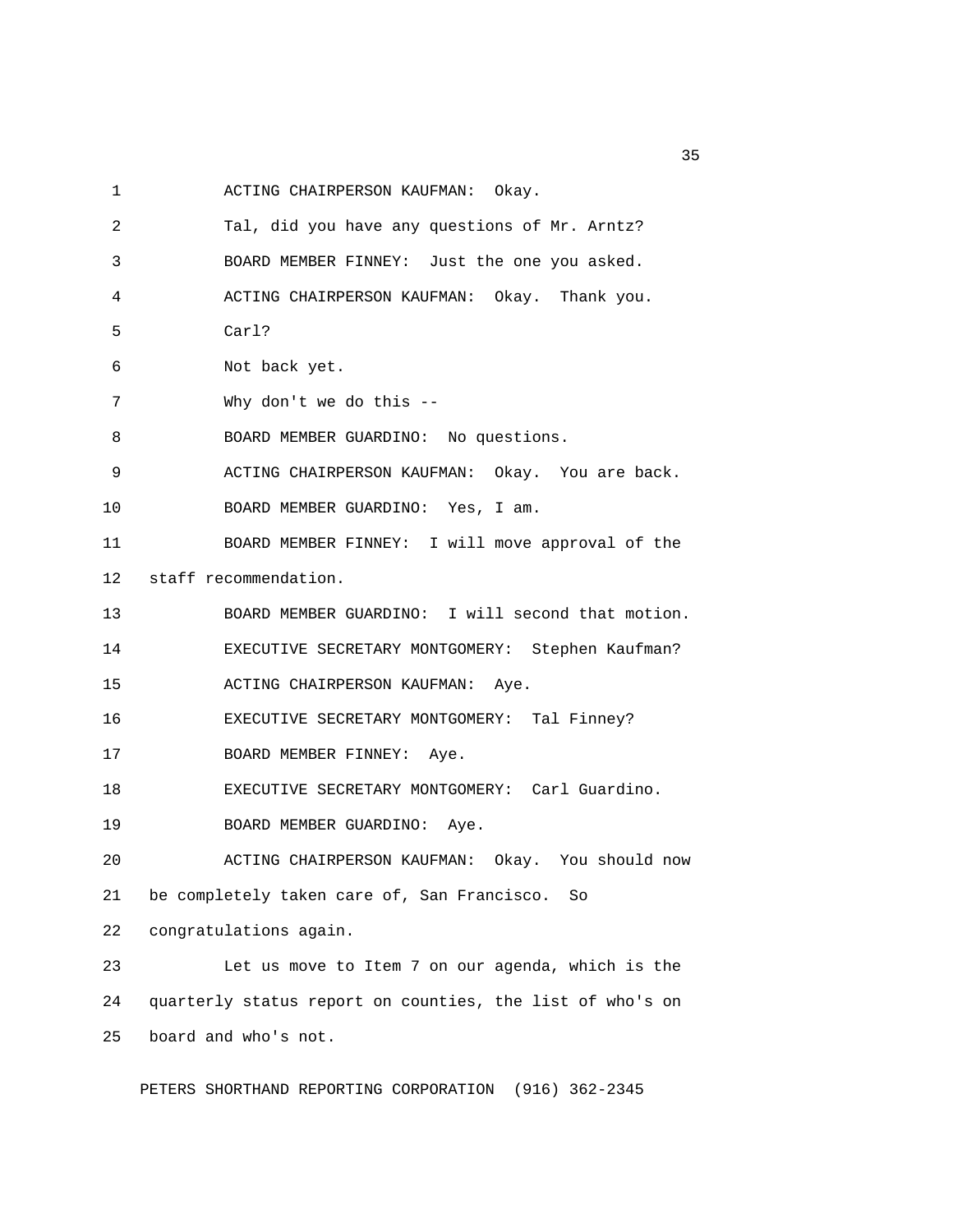1 Jana, can you give us a brief summary of where we 2 stand with really the ones that haven't submitted anything 3 yet.

 4 STAFF CONSULTANT LEAN: Okay. So we actually 5 asked for the quarterly status to go through the July 6 through the end of the year. There is still six counties 7 that are pending submission of a plan, and of those six, 8 there's a few that still have some holes. We have been in 9 contact with all of the counties, and they are moving 10 forward to be compliant with HAVA for the November 2006 11 election. So we do recommend moving forward.

12 We have seven counties who are in the phase, and 13 so those counties will continue to come forward to the 14 Board.

15 We did have a request, and we plan to agendize it 16 at the next meeting. There were two letters that were 17 submitted on behalf of the counties -- one was Humboldt 18 County and one was Lassen County -- requesting an 19 extension to the deadline, again.

20 This will be the fifth extension from the Board, 21 so that's something that we need to bring up at the next 22 meeting. I just want to make you aware of that and give 23 you a status of everyone are in their modernization 24 status.

25 ACTING CHAIRPERSON KAUFMAN: And to be clear,

PETERS SHORTHAND REPORTING CORPORATION (916) 362-2345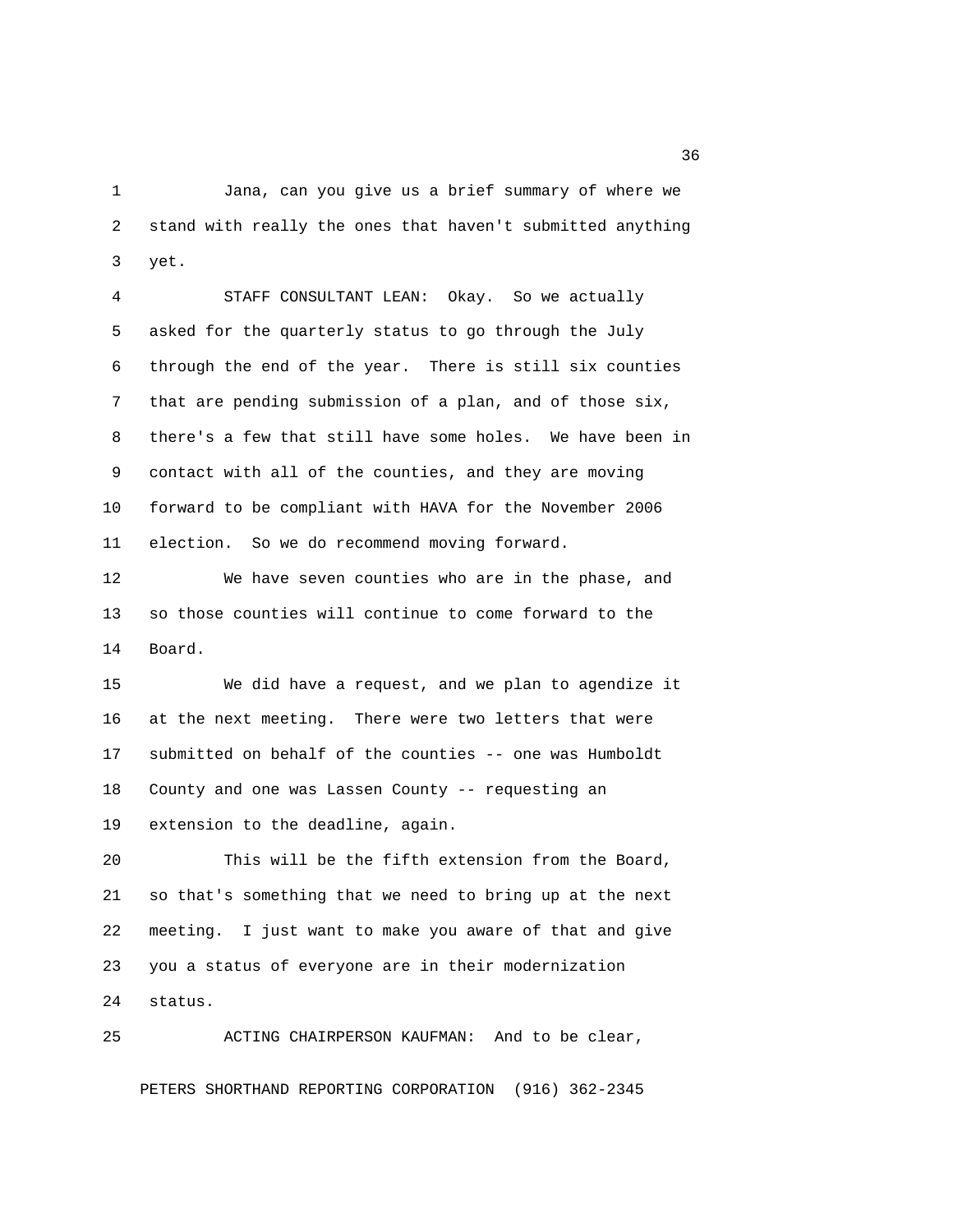1 Modoc and Trinity, you have been in touch with them; they 2 just haven't submitted anything yet.

 3 STAFF CONSULTANT LEAN: Modoc County, I have been 4 in touch with them, and they have not submitted their plan 5 yet or their quarterly report.

 6 Trinity County did submit information, and it's in 7 your packet. However, what they submitted was basically 8 what they submitted last time. They haven't updated it, 9 and basically what the information said was they are 10 waiting for the Diebold DREs to be certified, which they 11 already are.

12 So I know that they are moving forward. They just 13 didn't fully submit the information that we requested. 14 They were contacted, but I have not received any 15 additional information from them. 16 ACTING CHAIRPERSON KAUFMAN: Okay. 17 Tal, do you have any questions? 18 BOARD MEMBER FINNEY: No questions. 19 ACTING CHAIRPERSON KAUFMAN: Carl? 20 BOARD MEMBER GUARDINO: No questions. 21 ACTING CHAIRPERSON KAUFMAN: Okay. I guess I 22 would just urge everyone here and those who aren't that if 23 we are going to have an agenda item to consider an 24 extension of the deadline, that I'd hope that we could get 25 all of the members on Board for that meeting. Because

PETERS SHORTHAND REPORTING CORPORATION (916) 362-2345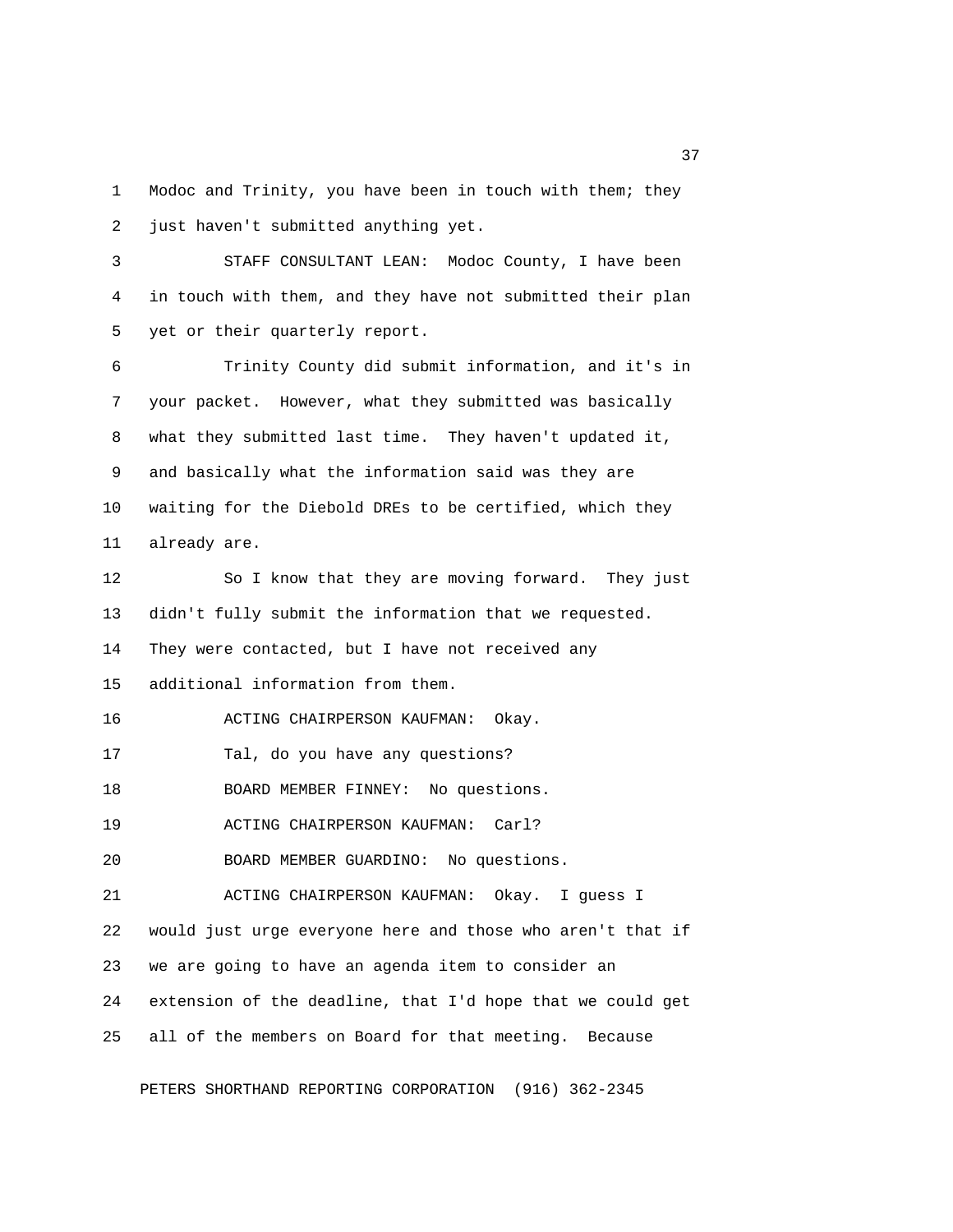1 it's an important issue.

 2 STAFF CONSULTANT LEAN: Our next meeting is 3 actually October 18 at 10:30. The notice has gone out to 4 the counties that the Project Documentation Plan are due 5 next week, the 27th, on Wednesday. 6 I do know, I have been in contact with Napa County 7 who plans to come forward with their VVPAT funding, like 8 the Orange County and Yolo County is to come in front of 9 Board. I want to make sure that you gentleman have that 10 on your calendar, if the extension or the deadline does 11 come up, we definitely need to have a full Board here. 12 ACTING CHAIRPERSON KAUFMAN: Okay. October 18th, 13 there it is. I've got it on my calendar. 14 October 18th, it is. 15 Okay. Anything else from the staff to add? 16 STAFF CONSULTANT LEAN: The only thing I wanted to 17 let you know is that the Pool Money Investment Board, our 18 loan renewal was approved this morning for \$92,379,000. 19 And I just wanted to give you a little status that to 20 date, the Board has approved the Project Documentation 21 Plan for 40 counties, and it totaled approximately 22 \$126 million and we have distributed over \$97 million. 23 ACTING CHAIRPERSON KAUFMAN: That's great. 24 STAFF CONSULTANT LEAN: That's it for now. 25 ACTING CHAIRPERSON KAUFMAN: Okay.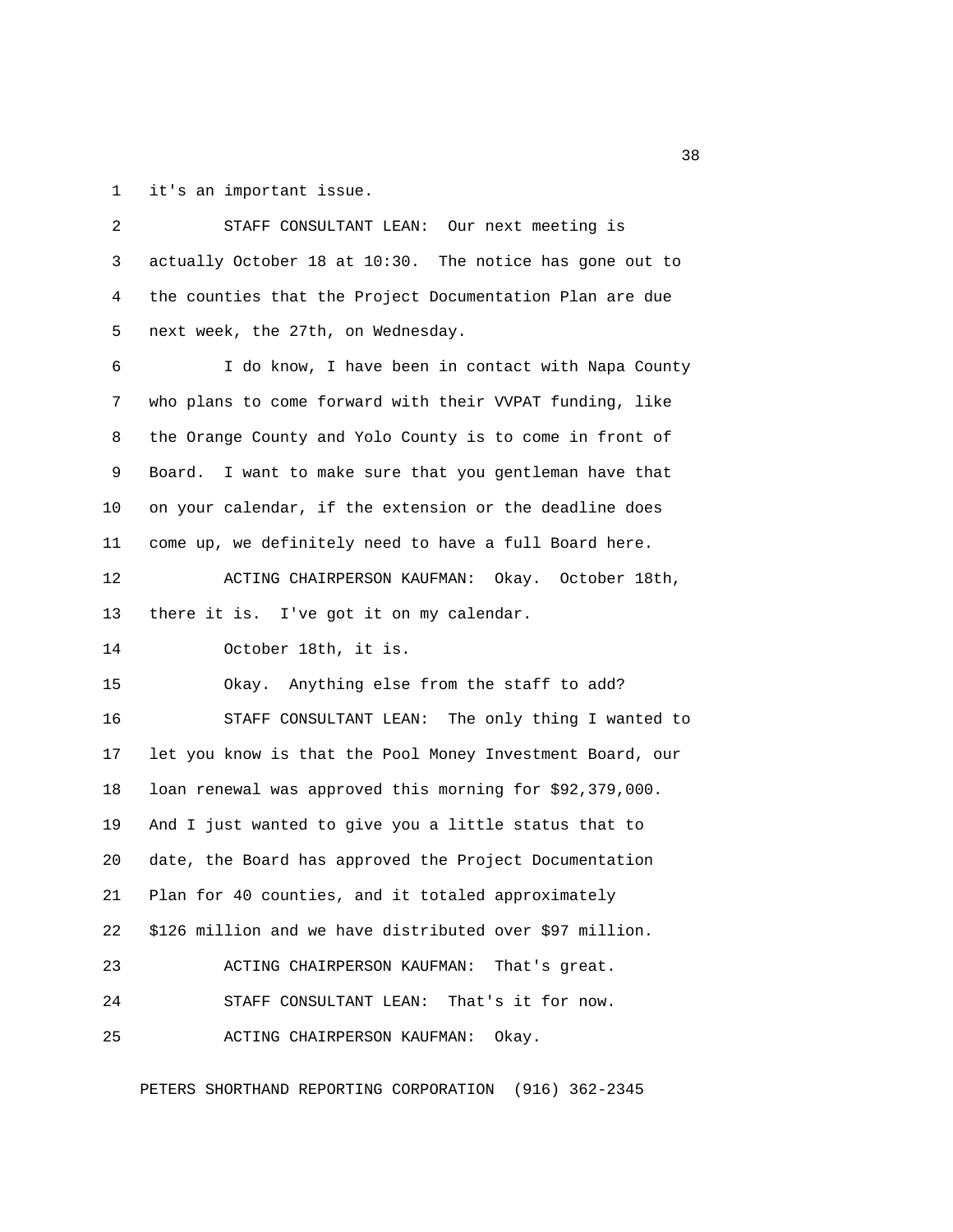1 Thank you, Jana.

 2 With that, do we have a motion to adjourn? 3 BOARD MEMBER FINNEY: I will make the motion. 4 ACTING CHAIRPERSON KAUFMAN: I will second it for 5 the sake of moving forward. 6 All in favor of adjourning? 7 BOARD MEMBER GUARDINO: Adjourn. 8 ACTING CHAIRPERSON KAUFMAN: Okay. 9 Thank you, everybody. 10 (Thereupon the Board Meeting of the Voting 11 Modernization Board adjourned at 2:02 p.m.) 12 13 14 15 16 17 18 19 20 21 22 23 24 25